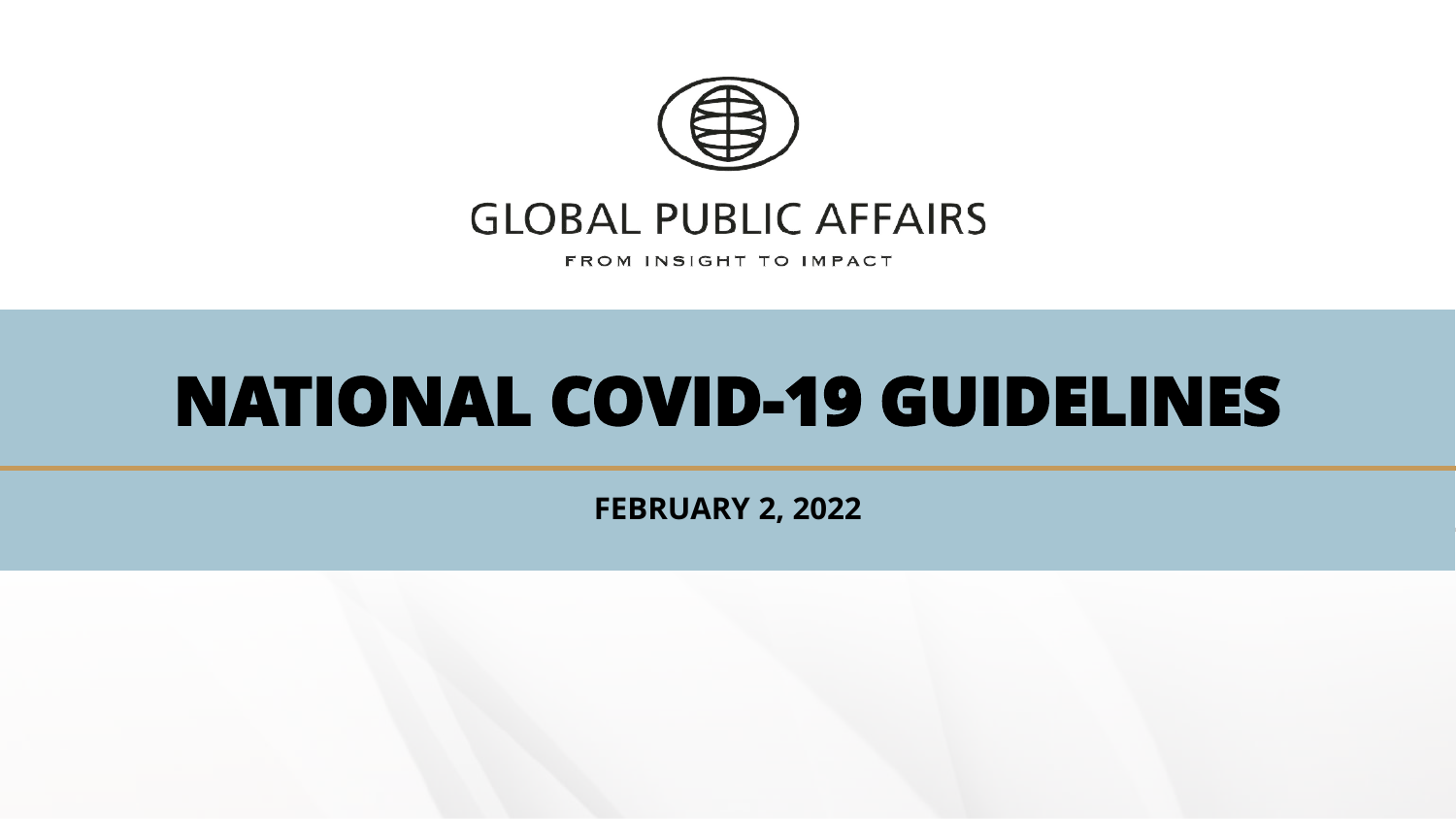#### *Table of Contents*

- **1. [BRITISH COLUMBIA](#page-2-0)**
- **2. [ALBERTA](#page-4-0)**
- **3. [SASKATCHEWAN](#page-6-0)**
- **4. [MANITOBA](#page-7-0)**
- **5. [ONTARIO](#page-9-0)**
- **6. [QUEBEC](#page-11-0)**
- **7. [YUKON](#page-12-0)**
- **8. [NORTHWEST TERRITORIES](#page-13-0)**
- **9. [NUNAVUT](#page-14-0)**
- **10. [NEWFOUNDLAND & LABRADOR](#page-16-0)**
- **11. [NEW BRUNSWICK](#page-18-0)**
- **12. [NOVA SCOTIA](#page-18-0)**
- **13. [PRINCE EDWARD ISLAND](#page-19-0)**

### **SUMMARY**

- **British Columbia**  Amended rules on isolation requirements: unvaccinated for 10 days, vaccinated for 5; youth sports tournaments can now return; Vaccine Card will be mandatory until June 30th.
- **Manitoba** The province's health minister announced on January 28 that current public health orders will remain until February 8th, which was originally expire on February 1st.
- **Ontario**  The province eased restrictions on January 31st, including opening restaurants, theatres and venues to 50% capacity.
- **Quebec**  The province has started to lift restrictions and will further to lift restrictions on February 7th.
- **Northwest Territories** As of January 30th, the territory lifted Omicronrelated restrictions, including table limits at bars and lounges and the ban on high-risk activities.
- **Nunavut** The community of Igloolik is under strict lockdowns due to COVID-19 spreading rapidly among households.
- **Yukon** Casinos and nightclubs must close; schools can open but students must wear masks and activities between schools are suspended.
- **Newfoundland and Labrador** The province remains at a level 4 alert level
- **New Brunswick**  The province has moved each region to Level 2 restrictions.

#### *Restrictions Antiviral Drug*

- **Alberta** As of January 31st, the province received its first shipment of Paxlovid.
- **Saskatchewan** As of January 26th, Paxlovid is now available for eligible residents.
- **Manitoba** The province received its first shipment of Paxlovid and introduced an eligibility criteria for the COVID-19 treatment.
- **Northwest Territories** The territory received its first shipment of Pfizer COVID-19 antiviral treatment (Paxlovid).
- **Newfoundland and Labrador**  The province has been provided with limited supply of Paxlovid and is available to eligible patients.
- **New Brunswick** The province is expecting to receive its first shipment of Pfizer's new COVID-19 antiviral treatment by the weekend.
- **Nova Scotia** The province received 900 courses of Pfizer's COVID-19 antiviral treatment, Paxlovid.
- **Prince Edward Island** P.E.I. received 200 courses of treatment in January. Province is hoping to receive 200 more for February, and 500 in March.

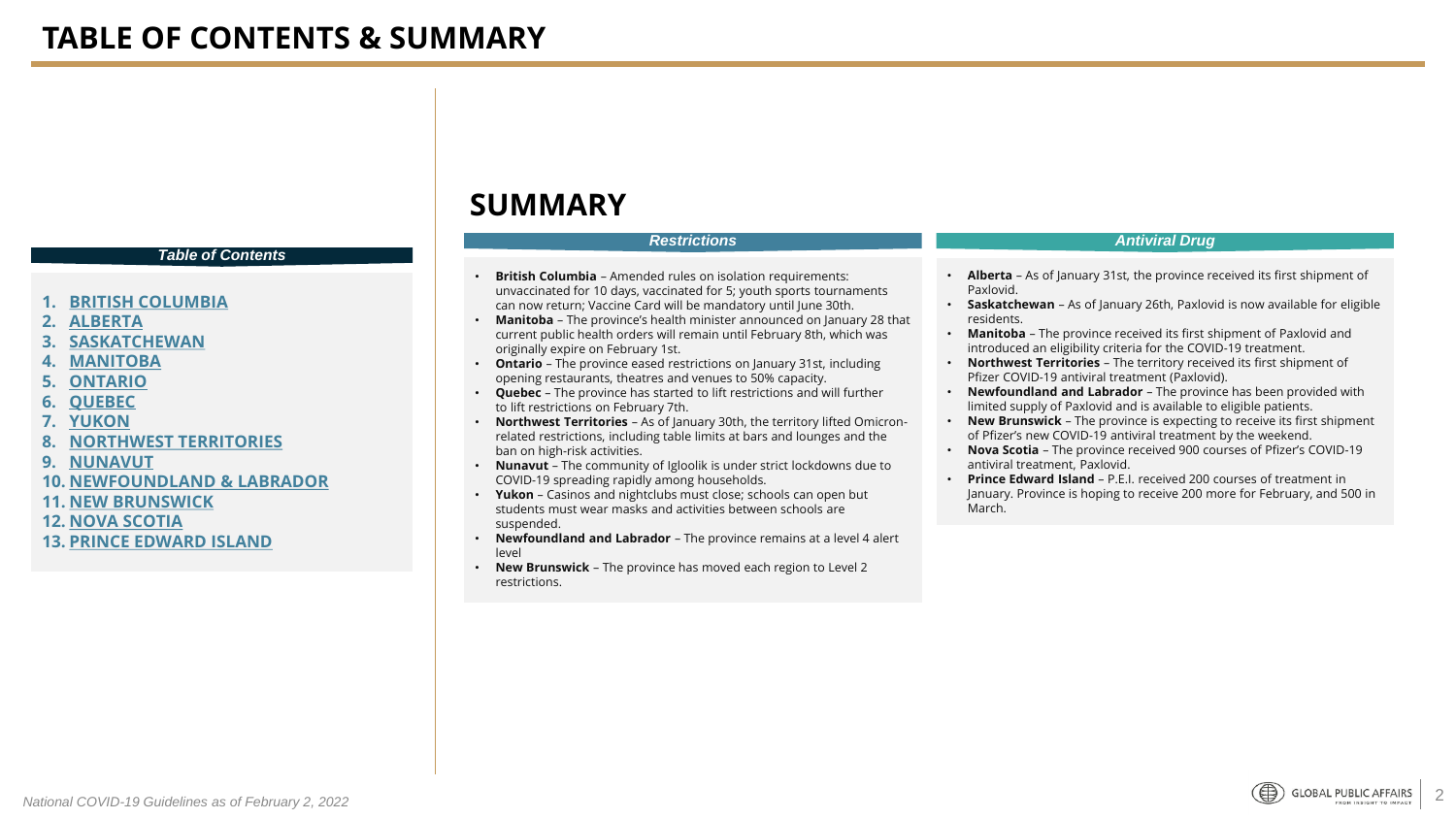#### <span id="page-2-0"></span>**RESTRICTIONS**

- **Restrictions in place until February 16th**.
- Masks are required in all indoor settings.
- Workplaces may be ordered to close for a minimum of 10 days if an outbreak occurs.

#### **SOCIAL GATHERINGS**

- **Indoor social gatherings**
	- Limited to your household plus 10 other visitors or one other household.
- **Indoor organized gatherings**
	- No organized gatherings, such as weddings or funerals.
- **Outdoor social gatherings**
	- No restrictions for outdoor personal gatherings.

#### • **Outdoor organized gatherings**

• Can have a maximum of 5,000 people or 50% capacity, whichever is greater.

#### **PLACES OF WORSHIP**

- No capacity restrictions if all participants are vaccinated.
- If not all vaccinated, services and choirs are limited to 50% capacity. **RESTAURANTS**
- Maximum of 6 people at a table.
- Two metres or physical barriers between tables.
- Customers must stay seated and cannot move between tables.
- No dancing.
- Normal liquor hours.
- Masks are required when not seated.

#### **RETAIL AND SHOPPING MALLS**

• Capacity limited to 1/3 fire code occupancy.

#### **ENTERTAINMENT, EVENT AND RECREATION**

- Indoor events can only have a 50% capacity, no matter the size.
	- Includes concerts, theatre, dance, symphony, sporting events, movies, lectures, presentations, workshops, and ticketed events.
	- No dancing. All spectators must be seated.
- Youth sports tournaments can now return.
- Casinos at 50% capacity but can serve food and liquor.
- Gyms and recreation facilities can reopen January 20<sup>th</sup>.
	- Will require vaccine cards and have capacity limits. People will need to be spaced apart and masks will be required when not exercising.
- Swimming pools can operate at 50% capacity.
- Bars, nightclubs, lounges and places without full meal service must remain closed.

#### **LONG-TERM CARE OR SENIORS' ASSISTED LIVING FACILITIES**

- Only essential visitors at long-term care.
- All visitors allowed at seniors' assisted living facilities.
- Larger, facility-wide social events or gatherings, adult day programs, and in-facility respite are allowed.

#### **WORKPLACE**

- A workplace that has workers testing positive for COVID-19 and public health confirming transmission has occurred in the work environment may be ordered to close for a minimum of 10 days.
- For larger workplaces, closure may be restricted to the locations where transmission occurred.
- Employers are required to re-activate their COVID-19 Safety Plans.
	- WorkSafeBC has developed industry-specific protocols to provide employers with information and support on how to develop effective safety plans. Information can be accessed [here.](https://www.worksafebc.com/en/covid-19/industry-specific-information)

#### **ISOLATION REQUIREMENTS**

• Unvaccinated must isolate for 10 days and vaccinated for 5 days.

### *Special Measures*

#### **NORTHERN HEALTH AUTHORITY**

- Orders expanded to entire authority.
- Indoor personal gatherings up to 10 fully vaccinated people, or more with 50% capacity and Vaccine Cards.
- Outdoor personal gatherings up to 25 fully vaccinated people, or more with 50% capacity and Vaccine Cards.
- Organized indoor and outdoor gatherings must have a safety plan
- Safety plan is not required to be submitted for approval.
- Bars and nightclubs without food service must close immediately.
- Liquor sales must end at 10pm.
- All worship services must be held virtually.
- BC Vaccine Card requires individuals to be fully vaccinated for all activities.
- Fast-food and cafés now require the BC Vaccine Card or must do takeout only.

#### **FRASER EAST**

*Includes Chilliwack, Abbotsford, Agassiz, Harrison, Mission, Hope, and Boston Bar*

- If unvaccinated: Personal visits for household plus five guests and outside visits for household plus ten guests; may not attend events or fitness activities. Restrictions do not apply to child or youth programs
- If vaccinated, province-wide restrictions plus: Must be fully vaccinated (two doses) immediately to attend all events and fitness activities.
- Must wear a mask in all indoor workplaces.

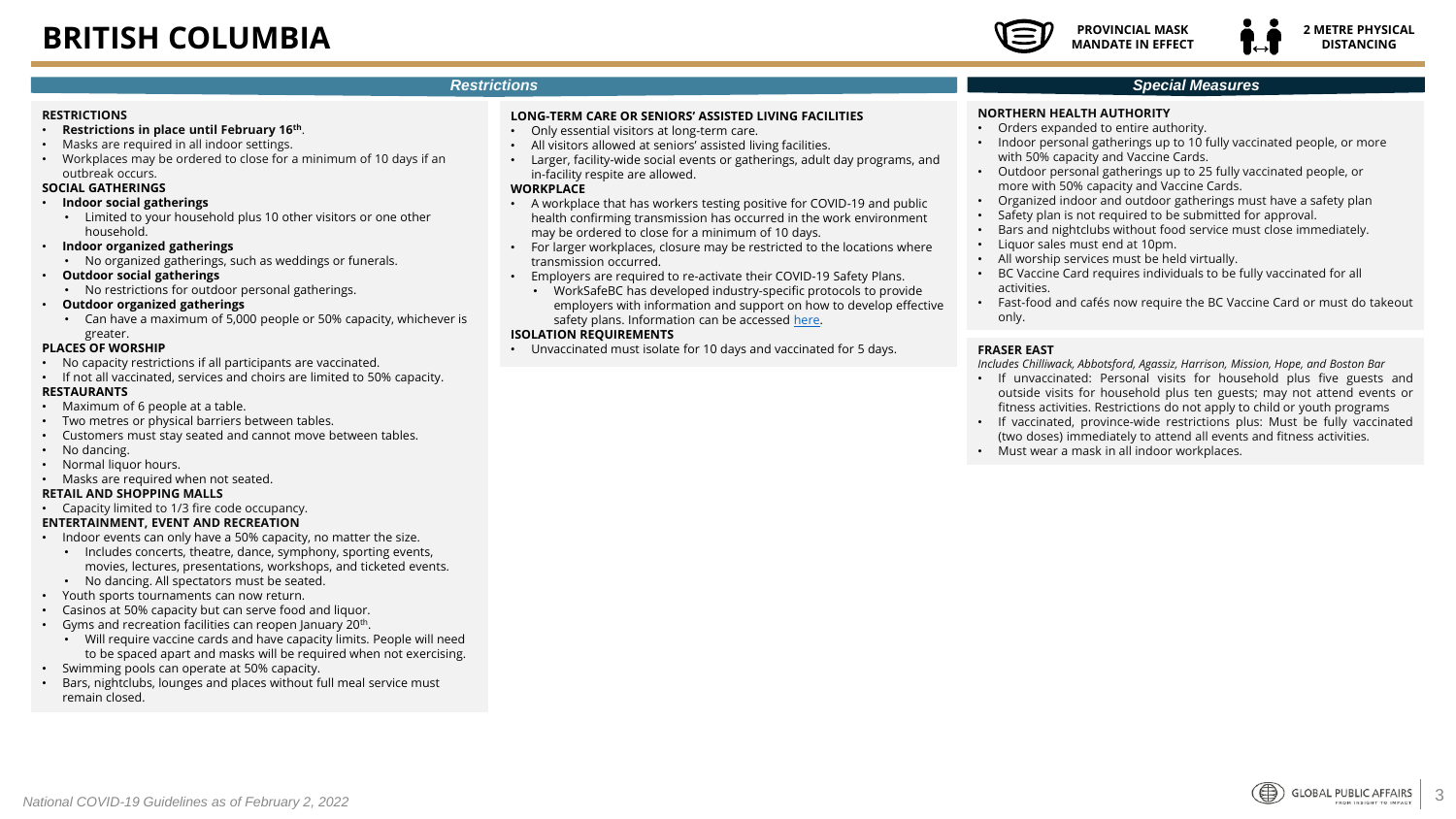# **BRITISH COLUMBIA**



| <b>Vaccine Passport</b>                                                                                                                                                                                                                                                                                                                   | <b>Vaccines</b>                                                                                                                                                                                                                       | <b>Antiviral Drug</b>                                                                               |
|-------------------------------------------------------------------------------------------------------------------------------------------------------------------------------------------------------------------------------------------------------------------------------------------------------------------------------------------|---------------------------------------------------------------------------------------------------------------------------------------------------------------------------------------------------------------------------------------|-----------------------------------------------------------------------------------------------------|
| <b>B.C. VACCINATION CARD</b><br>Required for all people born 2009 or earlier<br>BC residents will need both the federal and provincial proofs of vaccine<br>to travel for the time being<br>• Cards will be mandatory until June 30 <sup>th</sup> .                                                                                       | THIRD DOSE / BOOSTER SHOTS ELIGIBILITY<br>BC is offering third and booster shots to everyone six months after your<br>last dose<br>Healthcare workers will be offered the J & J shot and leftovers will be<br>available to the public | PFIZER COVID-19 ANTIVIRAL DRUG (PAXLOVID)<br>4,000 doses of Paxlovid will arrive in B.C. this week. |
| Required to access non-essential activities such as:<br>• Indoor ticketed concerts, theatre, dance, symphony and sporting events<br>Indoor and outdoor dining at restaurants, pubs and bars<br>Does not include fast food, drive thru, or cafeterias<br>Nightclubs and casinos<br>Movie theatres<br>Gyms, pools and recreation facilities |                                                                                                                                                                                                                                       |                                                                                                     |

- Indoor high intensity group exercise • Does not include youth recreational sport • Indoor organized gatherings
- Indoor organized group recreational classes and activities
- Does not include K-12 school and before/after school

#### **OUT-OF-PROVINCE VISITORS**

- Must show provincially/territorially officially recognized vaccine record.
- Valid government ID from the same province/territory

#### **INTERNATIONAL VISITORS**

• Proof of vaccination and passport required to enter Canada

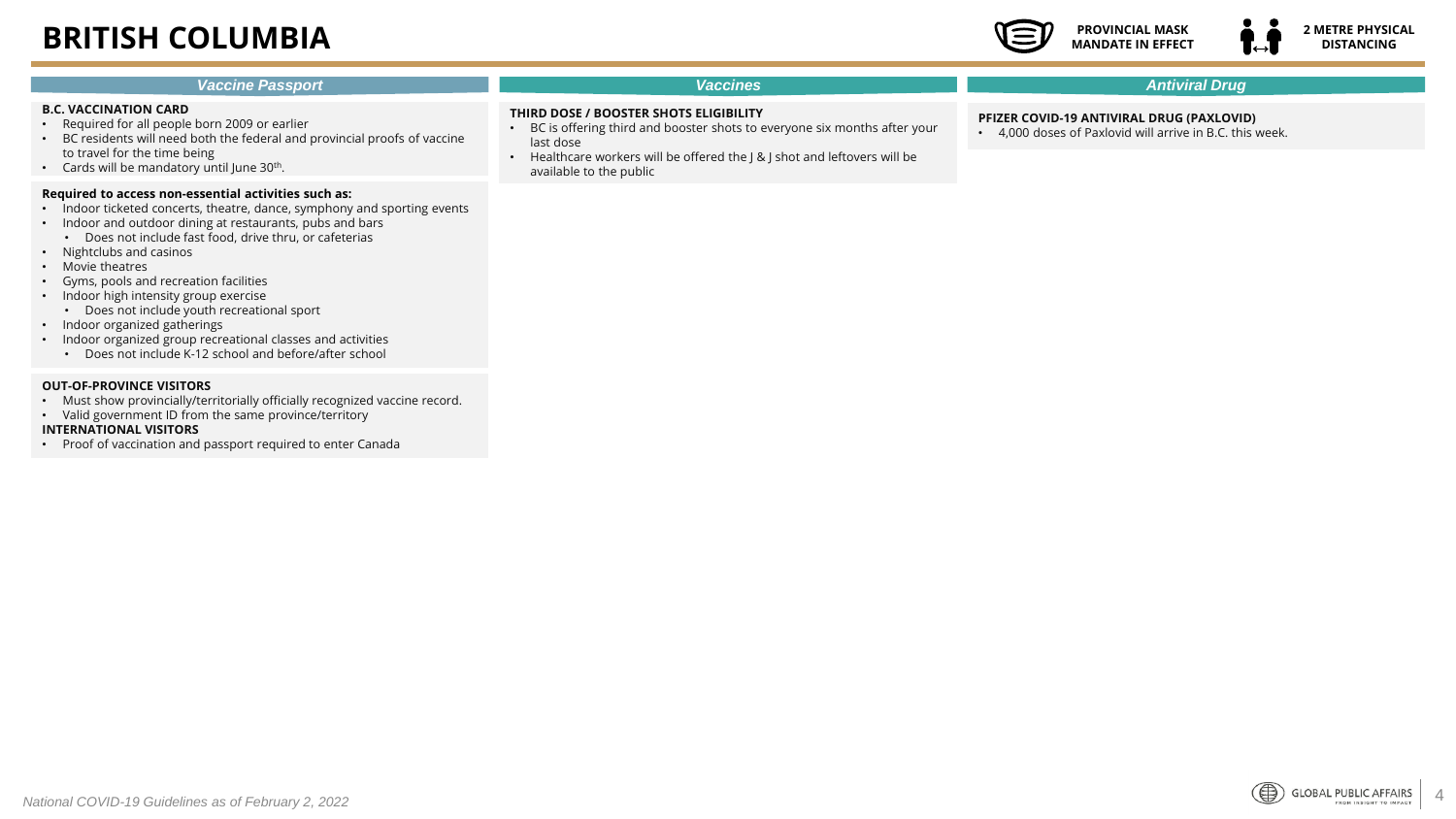#### **PROVINCIAL MASK MANDATE IN EFFECT**

#### *Restrictions*

#### <span id="page-4-0"></span>**SOCIAL GATHERINGS**

#### • **Indoor social gatherings**

- Private gatherings up to 10 people for 18 years and older.
- No limits on people 18 years and under if accompanied by their parent or guardian - if attending by themselves, they will count towards the maximum limit of 10 people.
- Does not apply to mutual support groups or workers that need access to your home to provide caregiving support, home repairs and maintenance.
- **Outdoor social gatherings**
	- Private social gatherings up to 20 people, with physical distancing between households.

#### • **Workplace gatherings**

- Albertans should refrain from workplace social gatherings. **PLACES OF WORSHIP**
- Capacity limited up to 1/3 of fire code occupancy.
- Physical distancing between households or 2 close contacts for those living alone.

#### **RETAIL AND SHOPPING MALLS**

• Capacity limited to 1/3 fire code occupancy.

#### **SCHOOLS**

- Students in K-12 back to in-person learning.
- Schools are providing masks and rapid antigen test kits for students to take home.

#### **WORKPLACES**

- Mandatory work-from-home measures are in place unless the employer has determined a physical presence is required for operational effectiveness.
	- Masks must be work in all indoor settings, except while alone in work stations.
	- Isolation is legally required for employees who test positive or have core symptoms.
	- Employers should not ask for proof of a PCR or rapid test or a medical note in order to receive time off work.
	- Proof of negative COVID-19 test and/or medical note is not required to return to work.
	- Government of Alberta has provided sector guidance documents, which can be accessed [here.](https://www.alberta.ca/guidance-documents.aspx)

#### **ISOLATION REQUIREMENTS**

- Isolation is still legally required for people who have COVID-19 symptoms or tested positive.
- Fully vaccinated will need to isolate for a minimum of 5 days or until symptoms resolve, whichever is longer.
- Not fully vaccinated will need to isolate for 10 days or until symptoms resolve, whichever is longer.
- Close contacts of positive cases are not required to quarantine, but should monitor for symptoms and isolate if developing symptoms.
- Unvaccinated household contact of positive case must stay home for 14 days.

#### **Restrictions on businesses that implement REP**

#### **RESTAURANTS, CAFES, BARS, PUBS AND NIGHTCLUBS**

- Limit of 10 people maximum per table.
- No interactive activities.
- Liquor service must end at 11PM and close at 12:30PM for businesses. with Class A or C liquor licences.

#### **ENTERTAINMENT, EVENT AND RECREATION**

- Large indoor facilities must limit capacity to:
	- 50% if facility has fire occupancy load over 1,000.
	- 500 attendees if facility has fire occupancy load between 500 and 999.
	- No capacity limit if facility has fire occupancy load under 500.
- No food and drink consumption in seated audience settings or during intermissions in facilities with 500+ attendees.
- Venues with a gaming licence, facility licence or a Class B licence must end liquor service at 11PM and stop liquor consumption at 12:30AM.
- Indoor events are limited of 10 people maximum per table.
- No interactive activities.
- Liquor service must end at 11PM and must close at 12:30PM for Special Event Licence.

#### **OUTDOOR ENTERTAINMENT, EVENT AND RECREATION**

• No capacity restrictions, but must maintain physical distancing between households or 2 close contacts for those living alone.

5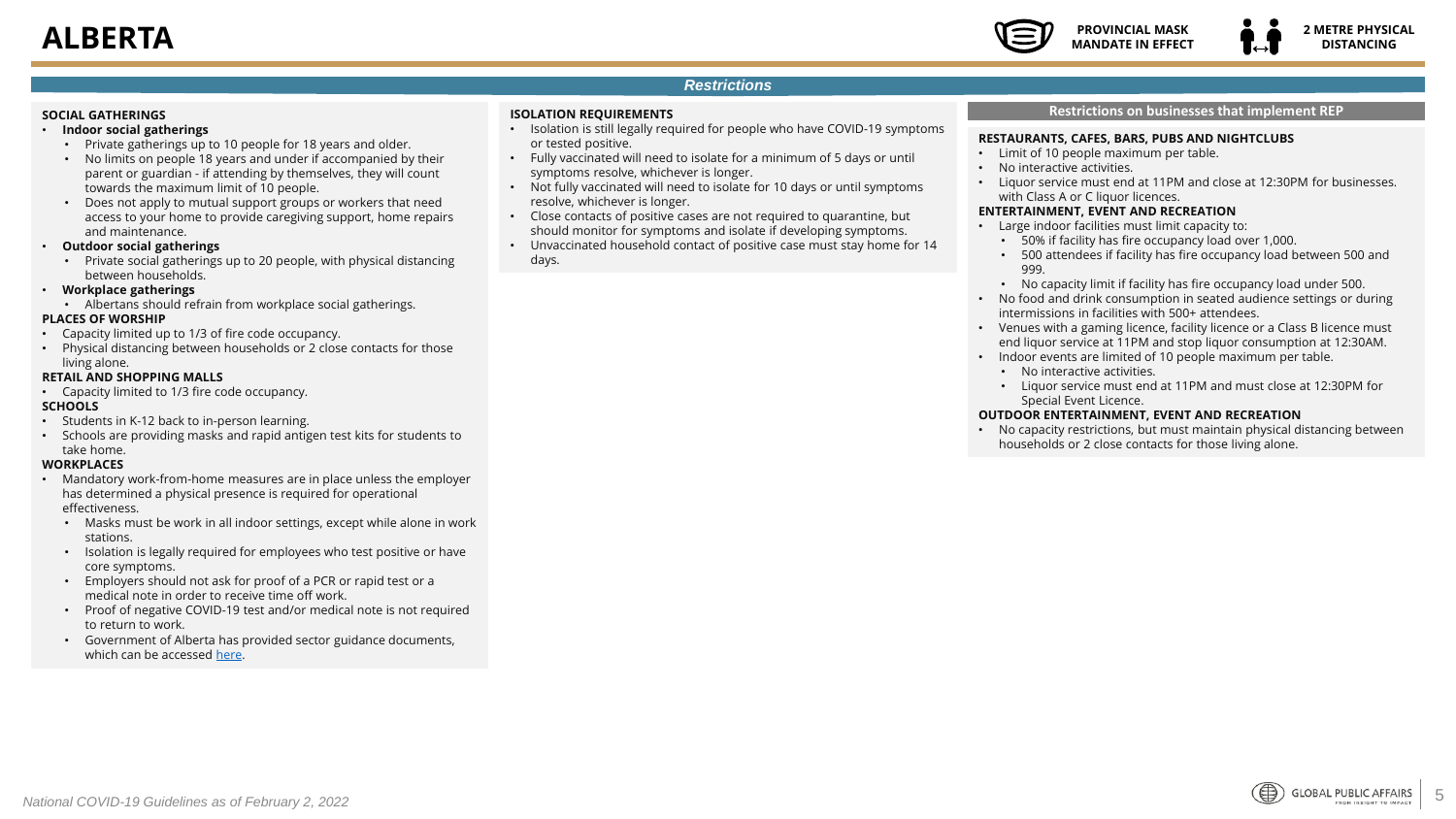

#### **2 METRE PHYSICAL DISTANCING**

#### *Vaccine Passport*

#### **RESTRICTIONS EXEMPTION PROGRAM (REP)**

- Required for peoples ages 12 and older.
	- Children aged five to 11 will not be subject to the program, regardless of their vaccination status.
- The QR code vaccine record is now the only acceptable proof of vaccination.
	- Exemptions apply for those who have a Canadian Armed Forces vaccine record or a First Nations immunization record.
- Businesses that opt in will be able to operate without restrictions, with some exceptions.

#### **Must provide:**

- Proof of vaccination, or
- Negative privately-paid test result within the previous 72 hours, or
- Proof of medical exemption.

#### **Businesses eligible for the program:**

- Restaurants
- Nightclubs
- Casinos, Bingo Halls, VLT Lounges
- Bowling, racing entertainment, arcades, billiards halls, other similar entertainment
- Museums, art galleries
- Movie theatres
- Conferences, meeting spaces, halls, and rented spaces
- Weddings and funerals held in public facilities
- Professional sporting or performance events (spectator)
- Private social events held in public facilities
- Recreation and fitness facilities
- Adult recreational sport groups (players/participants)
- Recreation classes and activities (outside physical activity)
- Amenities in hotels and condos

#### **City of Calgary Bylaw**

- The City of Calgary passed a bylaw that requires all Calgary eligible businesses to implement the Restrictions Exemption Program
- Failure to do so will result in fines

#### **Restrictions on eligible businesses that do not opt into REP**

#### **WEDDINGS AND FUNERALS**

- Indoor ceremonies up to 50 people or 50% of fire code occupancy, whichever is less.
- Indoor receptions are prohibited, Outdoor ceremonies, services and receptions are permitted up to 200 people.
	- Must follow liquor sales and consumption (sales end at 10pm, consumption by 11pm).

#### **RESTAURANTS**

- Indoor dining is not permitted.
- Outdoor dining with up to 6 people per table (one household or 2 close contacts for those living alone).
- Liquor sales end by 10pm, with consumption by 11pm.

#### **ENTERTAINMENT, EVENT AND RECREATION FACILITIES**

- Indoor facilities up to 1/3 fire code occupancy.
- Outdoor events and facilities that are fully outdoors (excluding washrooms) have no capacity restrictions.
- Must maintain physical distancing between households or 2 close contacts for those living alone.

#### **ADULT SPORT, FITNESS AND PERFORMANCE ACTIVITIES**

- Indoor group classes and activities are not permitted.
- Indoor competitions are paused.
- Indoor one-on-one training and solo activities are allowed with physical distancing.
- Outdoor activities to continue with no restrictions.

#### **YOUTH SPORT, FITNESS AND PERFORMANCE ACTIVITIES**

- Indoor group classes, training and competitions are permitted.
	- Must screen for symptoms.
	- Must maintain physical distancing, except youth while engaged in physical activity.
- Must wear a mask, except youth while engaged in physical activity.
- Spectator attendance restricted to 1/3 fire code occupancy.
- Attendees limited to a single household or 2 close contact if living alone.
- Must be masked and maintain physical distancing.
- Outdoor activities can continue with no restrictions.

#### **DAY AND OVERNIGHT CAMPS**

- Day camps required to maintain physical distancing between participants and masking indoors.
- Overnight camps to follow cohort models.

#### *Vaccines*

#### **THIRD DOSE / BOOSTER SHOTS ELIGIBILITY**

- Albertans 18 years and older (5 months after second dose).
- Residents of seniors' supportive living (5 months after second dose).
- Immunocompromised Albertans 12 years and older (8 weeks after second dose).
- Additional doses for travellers (4 weeks after second dose).

### • AstraZeneca/Janssen recipients (5 months after second dose).

#### **CHILDREN AGED 5 TO 11**

• Children aged 5 to 11 are eligible for the pediatric Pfizer vaccine.

#### *Antiviral Drug*

#### **PFIZER COVID-19 ANTIVIRAL DRUG (PAXLOVID)**

• As of January 31, Alberta received their first shipment of Pfizer's Paxlovid. **ELIGIBILITY**

- Patients who are unvaccinated and are:
	- 65 years and older.
	- 18 years and older with a pre-existing health condition including diabetes, obesity, chronic kidney disease, congestive heart failure, or chronic obstructive pulmonary disease, and moderate-to-severe asthma.
	- Pregnant.
- Patients who are immunocompromised, due to one of the following reasons (vaccinated or unvaccinated):
	- Have received a transplant.
	- Is an oncology patient who has received a dose of any IV or oral chemotherapy or other immunosuppressive treatment since December 2020.
	- Has an inflammatory condition (e.g. rheumatoid arthritis, lupus, inflammatory bowel disease) receiving a dose of any systemic immunosuppressive treatment since December 2020.

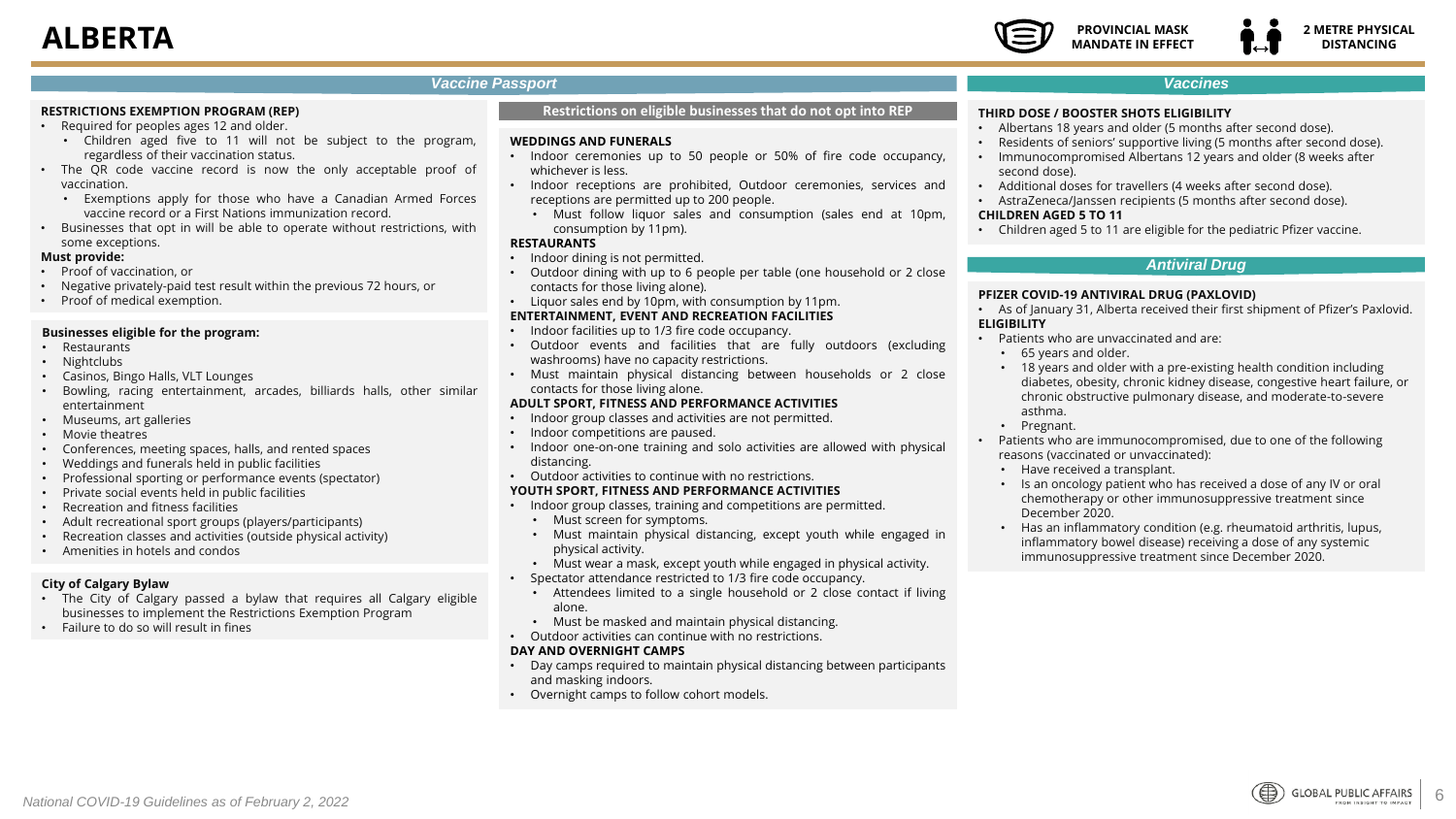# <span id="page-6-0"></span>**SASKATCHEWAN**



#### *Restrictions*

#### *Vaccine Passport Vaccines*

- **\*Public health orders will remain in effect until at least February 28, 2022**.
- Saskatchewan has shifted to 'Living with COVID-19', which lifted most public health measures.

#### **WORKPLACES**

- Employers may choose to require proof of vaccination or a negative COVID-19 test result at least every seven days from employees before entering the workplace.
- The Public Health [Emergency](https://www.saskatchewan.ca/business/employment-standards/job-protected-leaves/public-health-emergency-leave) Leave provision applies to employees who need to be away from work in order to self-isolate as required by a public health order.
- Also applies to employees who need to be away form work to care for a member of their immediate family who are affected by an order to self-isolate.

#### **MANDATORY SELF-ISOLATION REQUIREMENTS**

- Anyone who tests positive for COVID-19 must self-isolate for 10 days.
- Those who do not follow public health orders could face fines up to \$2,000 for individuals and \$10,000 for corporations, plus a victim surcharge of 40%.
- **Fully vaccinated**
	- Fully vaccinated close contacts will not be required to self-isolate but are required to self-monitor for symptoms.
- **Unvaccinated**
	- Unvaccinated close contacts are required to self-isolate for 14 days.
	- Unvaccinated-school age children (including high school) and day care children who are close contacts are exempt from self-isolation, provided they have no symptoms and are masking at all times.
- Children under the age of 12 are exempt from the proof of vaccination or negative test requirement.
- A digital QR code is now available for download for residents.

#### **Proof of vaccination or negative test results required for:**

- Indoor dining at restaurants, including fast food restaurants • Will not be required for food pick up or delivery
- Liquor manufacturers conducting retail stores and liquor stores
- Cannabis stores with standalone retail store permits
- Restaurants, including restaurants in hotels or other lodgings
- Nightclubs, bars, taverns and other licensed establishments
- Conference centres.
- Casinos, bingo halls, and other gaming establishments
- Movie theatres
- Concert venues
- Live-music venues
- Museums
- Indoor facilities hosting ticketed sporting events
- Indoor fitness centres and gyms

#### **Businesses / Organizations exempt from Proof of Vaccination order:**

- Retail businesses including grocery stores
- Businesses holding an integrated liquor retail store permit that do not also hold a tavern or restaurant permit issued by the Saskatchewan Liquor and Gaming Authority
- Businesses holding an integrated cannabis retail store permit issued by the Saskatchewan Liquor and Gaming Authority
- Places of worship (including weddings/funerals/wakes)
- Personal services, health care services, professional services
- Public libraries
- Hotels or lodging including self-serve food options located within the hotel or other lodging
- Facilities hosting amateur sporting events, including youth athletics and recreational leagues
- Private gatherings at public venues (weddings/funerals/wakes/meetings)
- Private gatherings at private residences

#### **THIRD DOSE / BOOSTER SHOTS ELIGIBILITY**

- Saskatchewan is now offering booster or third doses to those who are of eligible age and at-risk groups.
- A minimum of three months after their second dose was received must pass prior to receiving the booster dose.
	- Individuals born in 2009 and earlier with underlying health conditions.
	- Residents of long-term care, special care and personal care homes may receive their third dose 28 days after their second dose.
	- Individuals who are immunocompromised or clinically extremely vulnerable may also receive their third dose 28 days after their second.
	- Travellers who require a third/fourth dose for travel.

#### **CHILDREN AGED 5 TO 11**

- The province is offering pediatric Pfizer vaccines to children aged 5-11.
- The optimal interval between doses is eight weeks, however, families may choose to receive the second dose as early as 21 days after the initial dose.

#### *Antiviral Drug*

#### **PFIZER COVID-19 ANTIVIRAL DRUG (PAXLOVID)**

- The COVID-19 antiviral treatment is now available for eligible residents as of January 26.
- The province received a limited quantity of 900 doses, with further supplies to be expected.

#### **RECOMMENDED**

- For adults over 18 years of age and are:
	- Symptomatic and within five days of developing symptoms;
	- Test positive (PCR or rapid test) for mild or moderate COVID-19;
	- Do not have any medical conditions that would make treatment inappropriate; and meet one of the following criteria:
		- Are immunocompromised, regardless of vaccine status;
		- Are 55 years and older, and not fully vaccinated; or
		- Have a medical condition that puts them at high risk, and are not fully vaccinated.
- Those who believe they meet the criteria must call HealthLine811 for further assessment of their eligibility.

#### **ELIGIBILITY**

• Only provided to eligible patients through referral by HealthLine811.

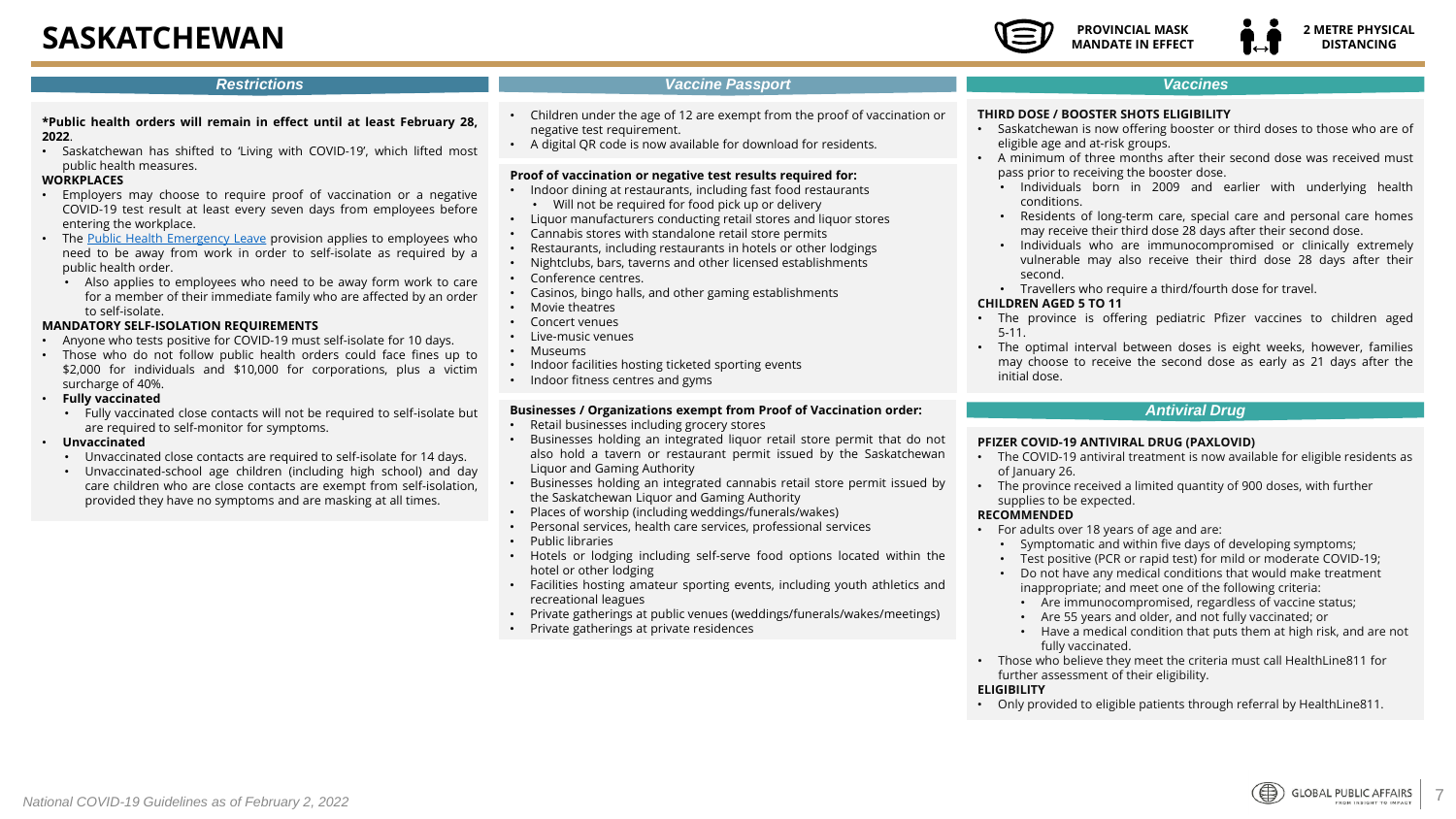#### <span id="page-7-0"></span>**\*Restrictions in place until February 8, 2022 SOCIAL GATHERINGS**

#### • **Indoor social gatherings**

- Indoor gatherings at a private residence including occupants of the residence and no more than 10 other person for those who are:
	- Fully vaccinated and can produce proof of vaccination
	- With a medical exemption
	- Under the age of 12
	- Born between January 1, 2010 and February 1, 2010, inclusive
- Indoor gatherings at private residences including occupants of the residence and no more than 5 other persons, if one or more persons at the gathering is unvaccinated.
- **Outdoor social gatherings**
	- Outdoor gatherings at private residences including occupants of the residence and no more than 20 other persons for those who are:
		- Fully vaccinated and can produce proof of vaccination
		- With a medical exemption
		- Under the age of 12
		- Born between January 1, 2010 and February 1, 2010, inclusive
	- Outdoor gatherings at private residences including occupants of the residence and no more than 10 other persons, if one or more persons is unvaccinated.

#### • **Public Spaces**

- Indoor gatherings at a public space up to 25 people or 25% capacity, whichever is less.
- Outdoor gatherings at a public space up to 50 people.
- Indoor gatherings at a public space up 250 people or 50% capacity, whichever is less, if it is restricted to:
	- Persons who produce proof of vaccination
	- Persons who produce a medical exemption
	- Under the age of 12
	- Born between January 1, 2010 and February 1, 2010, inclusive

#### **PLACES OF WORSHIP**

- May only be held at a church, mosque, synagogue, temple or other places of worship.
- Must implement social distancing of 2 metres between each household.
- **Unvaccinated**
	- Up to 25 people or 25% capacity indoors, whichever is less.
	- Up to 50 people outdoors.
- **Fully vaccinated**
	- If implementing proof of vaccination, indoor and outdoor capacity up to 50% or 250 people, whichever is less.

#### **WEDDINGS AND FUNERALS**

• Weddings and funerals are subject to restrictions based on where it is held (ie. areas of places of worship or at a private residence).

#### **INDIGENOUS CULTURAL EVENTS**

- Social distancing of 2 metres must be maintained.
- **Unvaccinated**
	- Indoor pow wows and other cultural events up to 25 people or 25% capacity, whichever is less.
	- Outdoor pow wows and other cultural events up to 50 people.
- **Fully vaccinated**
- Indoor pow wows and other cultural events up to 50% capacity
- Outdoor pow wows and other cultural events up to 50% capacity or 250 people, whichever is less.

#### **RESTAURANTS AND BARS**

- Restaurants and bars may open if restricting admission:
	- Fully vaccinated and can produce proof of vaccination
	- With a medical exemption
	- Under the age of 12
	- Born between January 1, 2010 and February 1, 2010, inclusive
- Restaurants must ensure that capacity does not exceed 50% or 250 people, whichever is less.
- Liquor service must end at 10PM.
- Unvaccinated individuals can still access takeout and delivery services.

#### **ENTERTAINMENT, EVENT AND RECREATION**

- **Entertainment**
	- Theatres, concert halls, and other entertainment venues may open at 50% capacity or 250 people, whichever is less, if implementing proof of vaccination.
	- Museums, libraries and arts galleries may open at 50% capacity or 250 people, whichever is less, if implementing proof of vaccination.
- **Events**
	- Ticketed sporting events up to 50% capacity or 250 people, whichever is less, if implementing proof of vaccination.
	- Seasonal facilities and events up to 50 people.
		- If implementing proof of vaccination, capacity up to 50% or 250 people, whichever is less.
- **Recreation –** *If implementing proof of vaccination*
- Indoor recreational businesses up to 50% capacity or 250 people, whichever is less.
- Gyms, fitness centres and yoga studios may open up to 50% capacity or 250 people, whichever is less.
- Indoor and outdoor sporting and recreational facilities up to 50% capacity or 250 people, whichever is less.
	- Youth aged 12 to 17 will be required to show proof of vaccination (at least one dose) or a negative test result.
- Group instructional classes up to 50% capacity or 250 people, whichever is less.
- Casinos, gaming centres and VLTs up to 50% capacity or 250 people, whichever is less.

#### **RETAIL AND SHOPPING MALLS**

- All retail businesses in Manitoba that are not in the Southern Health Region may open, only if implementing social distancing measures of 2 metres.
- Food court in a shopping centre may open only if implementing proof of vaccination.
- Personal services may open if implementing social distancing measures of 2 metres.

#### **DAY AND OVERNIGHT CAMPS**

- Day camps may operate if:
	- the maximum size of any group of campers is 25 and no joint activities between groups take place; and
	- Campers bring their own food and beverages or all food and beverages served are individually packaged.
- Overnight camps for children are not permitted to operate at this time. **WORKPLACE**
- Workplace guidance for business owners can be found [here](https://www.gov.mb.ca/covid19/resources/guidance.html#:~:text=Non%2DMedical%20Masks-,General%20Guidance,most%20important%20and%20effective%20measures.).
- SAFE Work Manitoba has developed a tool kit for Covid-19 for workplaces with available industry specific resources, which can be found [here](https://www.safemanitoba.com/COVID-19/Pages/Industry-specific-COVID-19-Information.aspx). **TRAVEL**
- Travel to Northern Manitoba is not permitted at this time. Exemptions apply.
- Fully vaccinated individuals can now travel within Canada without being required to self-isolate upon return to the province.
- Unvaccinated or partially vaccinated travellers are required to selfisolate.

#### **ISOLATION REQUIREMENTS**

#### • **Fully vaccinated**

- Fully vaccinated individuals and do not have symptoms will need to isolate for 5 days from the date of their positive test.
- Fully vaccinated individuals who have symptoms will need to isolate for 5 days from the day their symptoms started or the date of the test, whichever is later.
	- Must continue to isolate until they no longer have a fever and other symptoms have been improving over the past 24 hours.

#### • **Unvaccinated**

- Unvaccinated individuals will need to isolate for 10 days from the date of their positive test.
- Must continue to isolate until they no longer have a fever and other symptoms have been improving over the past 24 hours.

#### • **Close contacts**

- Close contacts of a person with COVID-19, unless otherwise exempt, must go into mandatory self-isolation for 10 days.
- Exemption: if they have no symptoms AND are fully immunized at the time of exposure or have had a COVID-19 infection within the past 6 months.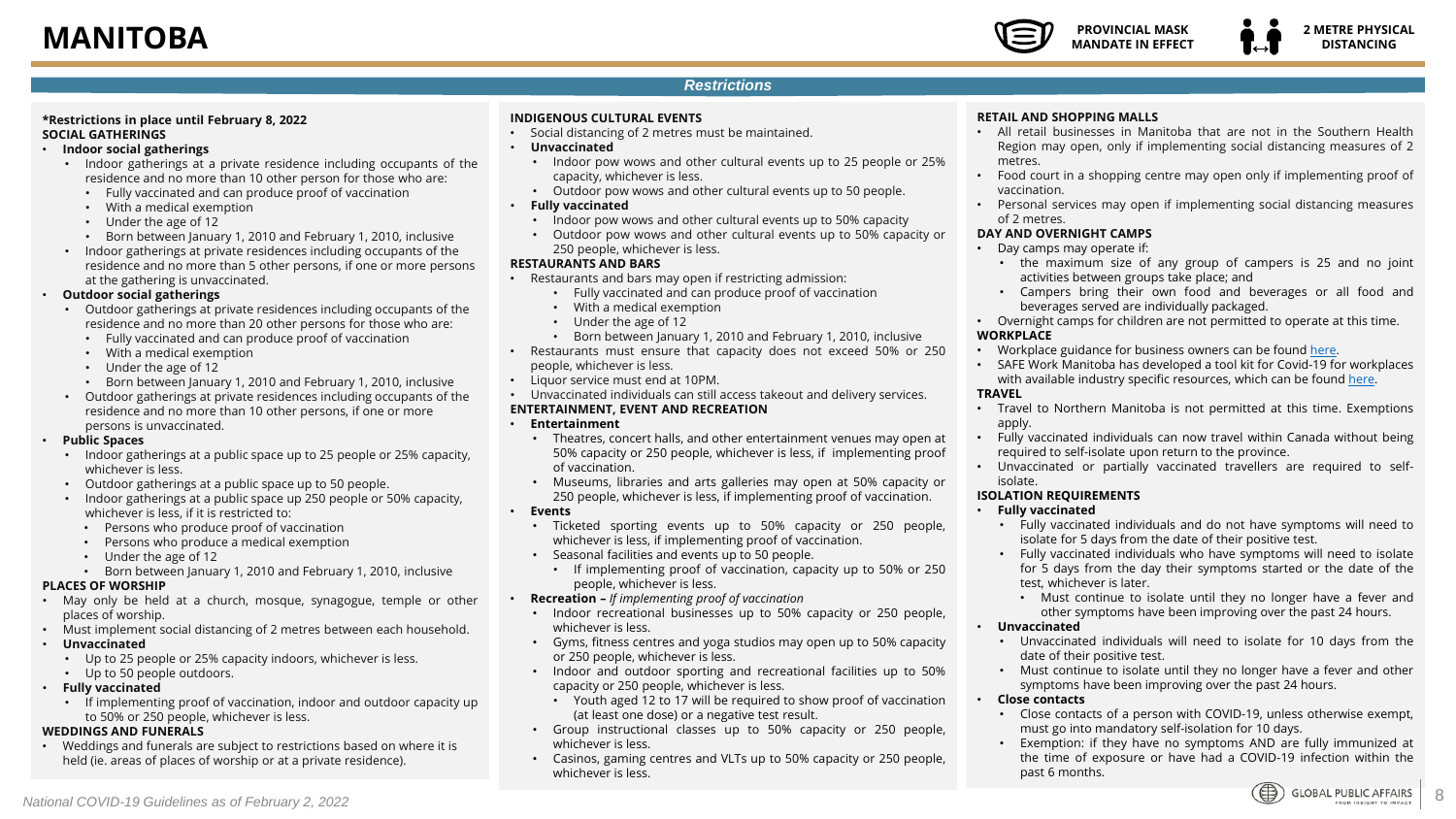### **MANITOBA**

#### **PROVINCIAL MASK MANDATE IN EFFECT 2 METRE PHYSICAL DISTANCING**

#### *Special Measures Antiviral Drug*

#### *Vaccines*

#### **SOUTHERN HEALTH REGION**

*(Does not include Town of Niverville, St. Francois Xavier, Cartier, Headingley, Macdonald, Ritchot, or Tach)*

- Businesses located in the Southern Health region must reduce capacity limits to 50% and implement social distancing of 2 metres
- Household members of close contacts or symptomatic people must now self-isolate
	- Those who are fully vaccinated or who had COVID-19 in the last six months will be exempt from this
- Religious gatherings up to 25 people
	- Up to 25% capacity to a maximum of 250 people if facility is able to physically divide their space

#### *Vaccine Passport*

#### **MANITOBA IMMUNIZATION CARD**

- Manitobans have two ways to demonstrate proof of their COVID-19 immunization:
	- Manitoba Immunization Card issued by the Government of Manitoba; or
	- The **Pan-Canadian Proof of Vaccination Credential (PVC)**

#### **Proof of vaccination required for:**

- Travel into Manitoba
- Indoor and outdoor ticketed sporting events and concerts
- Indoor theatre, dance, symphony events
- Indoor and patio dining at restaurants
- Food court in shopping centres
- Nightclubs and all other licensed premises
- Casinos, bingo halls and VLT lounges
- Movie theatres
- Fitness centres, gyms and indoor sporting and recreational facilities
- Organized indoor group recreational classes and activities, and indoor recreational businesses
- Youth indoor recreational sports and overnight camps

#### **OUT-OF-PROVINCE VISITORS**

- Must show provincially/territorially officially recognized vaccine record
- Valid government ID from the same province/territory

#### **THIRD DOSE / BOOSTER SHOTS ELIGIBILITY**

- All adults aged 18 years and older are eligible to receive a third dose
- Timeline to receive a third dose:
	- Individuals aged 50 years and up five months after second dose.
	- Individuals aged 18 years and up who live in a First Nations community – five months after second dose.
	- All other adults six months after second dose.

#### **YOUTH AGED 12 TO 17**

- All youth aged 12 to 17 years are eligible to receive a first and second dose of a COVID-19 vaccine.
- Recommendation that youth receive the second dose eight weeks after their first dose.
- Additional doses are not recommended for this age group unless the young person is moderately to severely immunocompromised
	- In this situation, a total of four mRNA vaccine doses are recommended.
	- Interval of 28 days between second and third dose and at least six months between third and fourth dose.
	- Requires a prescription.

#### **CHILDREN AGED 5 TO 11**

- Children aged 5 to 11 are eligible to receive a first and second dose of a pediatric Pfizer vaccine (interval between doses is eight weeks).
- Children living in First Nations communities may have an interval of 21 days between doses.
- Third dose is not offered to this age group unless the children is moderately to severely immunocompromised.
	- Requires a prescription and must be given at least 28 days after their second dose.

#### **PFIZER COVID-19 ANTIVIRAL DRUG (PAXLOVID)**

• Manitoba received 1,100 doses of the Pfizer COVID-19 antiviral treatment, Paxlovid.

#### **ELIGIBILITY**

- Must have a positive COVID-19 test, AND;
- Have symptoms that began within the last 5-7 days, AND;
- Meet the criteria in one of the five categories:

#### • **Category 1**

- Be unvaccinated or partially vaccinated, AND;
- Have no prior history of COVID-19 infection, AND;
- Be older than 40 years of age.

#### • **Category 2**

- Be unvaccinated or partially vaccinated, AND;
- Have no prior history of COVID-19 infection, AND;
- Be 18-40 years old, AND;
- Have a serious health condition, which may include diabetes, smoking, obesity, heart disease, kidney disease, lung disease, or cancer.

#### • **Category 3**

- Be 18 years or older (regardless of whether you are vaccinated or previously infected with COVID-19), AND;
- Be immunocompromised due to a medical condition or treatment.
- **Category 4**
	- Be Indigenous and 40 years or older, AND;
	- Have no prior history of COVID-19 infection, AND;
	- Be fully vaccinated but have not received a third dose and it has been more than 4 months since the last dose\*, AND;
		- \*Or you received your third dose and it has been less than 14 days since your dose
	- Have a serious health condition which may include diabetes, smoking, obesity, heart disease, kidney disease, lung disease or cancer.

#### • **Category 5**

- Be 50 years or older, AND;
- Have no prior history of COVID-19 infection, AND;
- Be fully vaccinated but have not received a third dose and it has been more than 4 months since the last dose\*, AND;
	- \*Or you received your third dose and it has been less than 14 days since your dose
- Have a serious health condition which may include diabetes, smoking, obesity, heart disease, kidney disease, lung disease or cancer.

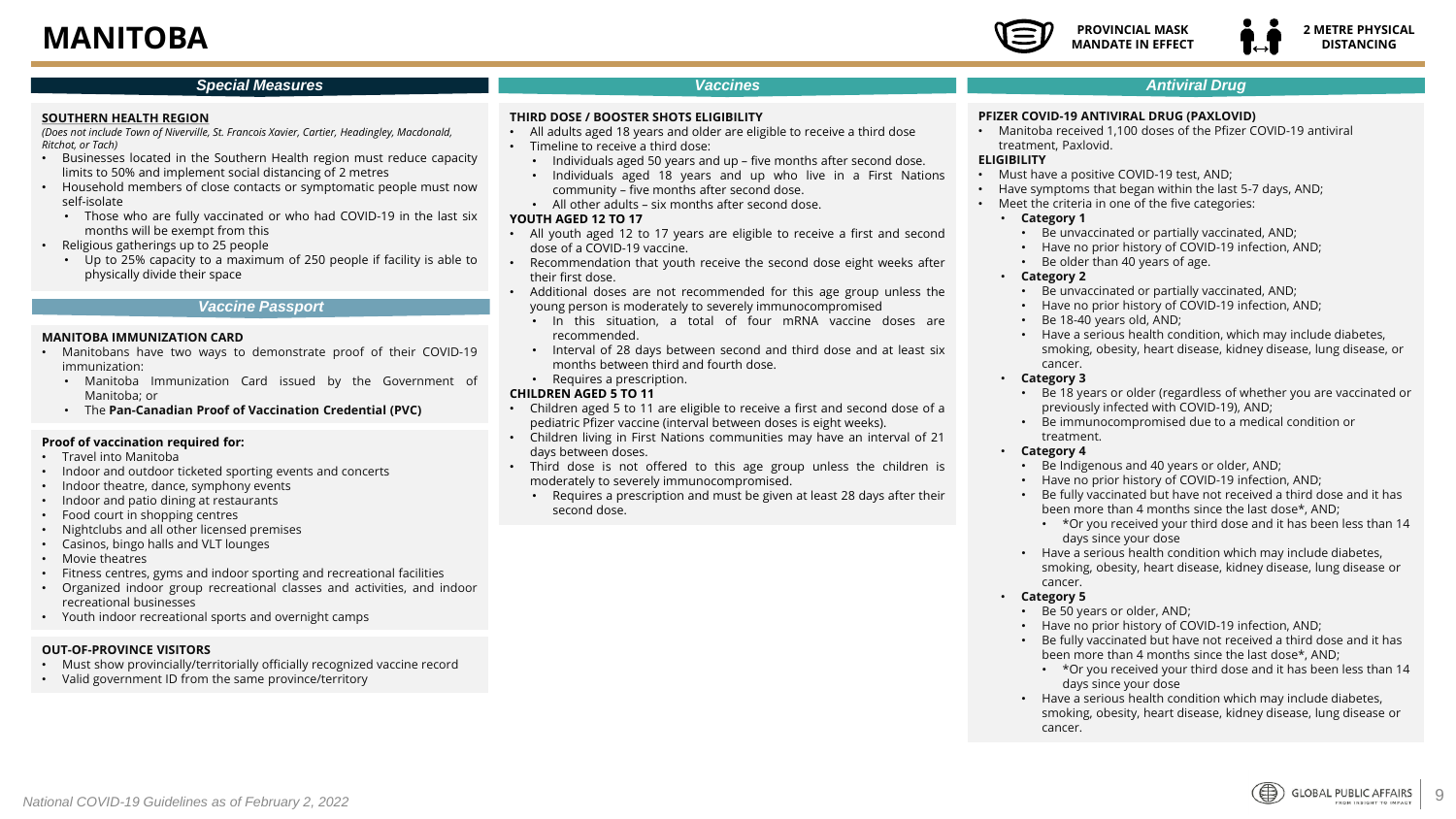

#### <span id="page-9-0"></span>**SOCIAL GATHERINGS**

- **Indoor social gatherings**
- Indoor social gatherings up to 10 people.
- **Outdoor social gatherings**
- Outdoor social gatherings up to 25 people.
- **PLACES OF WORSHIP, WEDDINGS AND FUNERALS**
- Social gathering associated with a wedding, a funeral or a religious service, rite or ceremony of more than 10 people if event is indoors or 25 people if the event is outdoor
- A gathering for the purposes of a wedding, a funeral or a religious service, rite or ceremony if the gathering is held in a building or structure other than a private dwelling should not exceed 50 percent of the capacity of the particular room and must comply with public health guidance on physical distancing

#### **RESTAURANTS**

- Indoor dining at restaurants, bars and other establishments opened at 50% capacity.
- Outdoor dining, takeout, drive through and delivery permitted.
- Number of patrons sitting at a table limited to 10 people and patrons must be seated.

#### **RETAIL AND SHOPPING MALLS**

- Essential and non-essential retail open at 50% capacity. Physical distancing required in shopping mall lineups, and food courts are required to close.
- Personal care services permitted at 50% capacity.

#### **ENTERTAINMENT, EVENT AND RECREATION**

#### • **Entertainment and Events**

- Cinemas open at 50% capacity.
- Indoor sporting events, concert venues and theatres open at 50% capacity, or 500 people, whichever is less.
- Museums, galleries, zoos, science centres, landmarks, historic sites, botanical gardens and similar attractions, open to 50% capacity
- Casinos, bingo halls and other gaming establishments open to 50% capacity
- **Recreation**
	- Non-spectator areas of facilities used for sprots and recreational fitness activities (such as gyms and businesses offering personal training) limited to 50% capacity.
	- Indoor spectator areas of facilities used for sports and recreational fitness activities limited to 50% capacity or 500 people, whichever is less

#### **WORKPLACE**

- Employers are recommended to develop a workplace safety plan.
- Guidance on specific sectors can be found [here](https://www.ontario.ca/page/covid-19-workplace-health-safety#section-2).

#### **ISOLATION REQUIREMENTS**

#### • **Fully vaccinated**

- Fully vaccinated individuals are required to isolate for 5 days **only** if symptoms have improved for at least 24 hours.
- Fully vaccinated close contacts of a positive case and do not live them are not required to isolate, but must monitor for symptoms for 10 days.

#### • **Unvaccinated, partially vaccinated, immunocompromised**

• Individuals who are unvaccinated, partially vaccinated or immunocompromised are required to isolate for 10 days.

#### • **Work or live in high-risk health care settings**

• Individuals who work or live in high-risk health care settings are recommended to return to work after 10 days from their last explore or symptom onset or from their date of diagnosis.

#### *Vaccine Passport*

#### **VACCINATION CERTIFICATE**

- Required for all people aged 12 and older
- Residents must print out or keep an electronic vaccine receipt
- Vaccine Receipt must contain QR code
- Must present photo ID
- Medical exemptions are accepted
- Verify Ontario App and enhanced vaccine certificates with QR code was officially launched on October 22, 2021
- The Ontario enhanced vaccine certificate with QR code is available for download on Apple Wallet for iPhones with IOS 15 or later

#### **Vaccine passport will be required to access non-essential indoor activities such as:**

- Restaurants and bars (excluding outdoor patios, delivery and takeout)
- Meeting and event spaces, such as banquet halls and conference/convention centres
- Facilities used for sports and fitness activities and personal fitness training
- Sporting events, concerts, music festivals, theatres and cinemas
- Casinos, bingo halls and gaming establishments
- Racing venues
- Nightclubs (including outdoor areas of the establishment)
- Strip clubs, bathhouses and sex clubs

#### **OUT-OF-PROVINCE VISITORS**

- Must show proof issued by their country or Canadian province that they have had two doses of a Health Canada-approved vaccine
- Valid government photo ID
- BC, Quebec and Yukon QR codes are compatible with the Verify Ontario QR Code App
- International travelers must show their proof of vaccination with a passport of their country of origin or nexus card

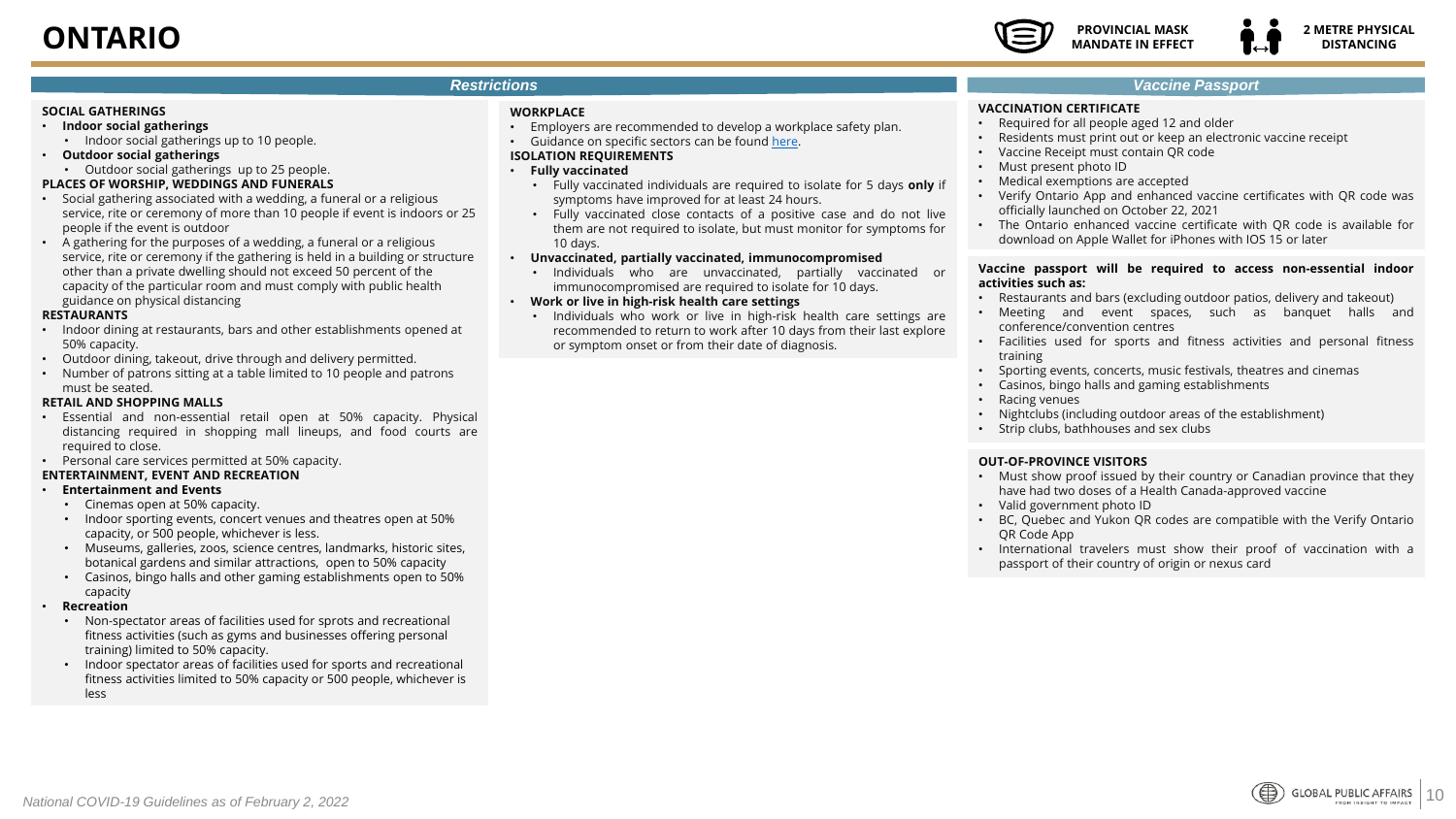### **ONTARIO**



 $\leftrightarrow$ 

#### *Vaccines Antiviral Drug*

#### **THIRD/DOSE BOOSTER SHOTS ELIGIBILITY**

- All Ontarians 18+ are eligible for COVID-19 booster appointments so long that their third dose comes three months after their second dose. **CHILDREN AGED 5 TO 11**
- Children aged 5 to 11 are now able to be booked for their pediatric COVID vaccinations through the provincial vaccine portal, individual public health units, or at participating pharmacies.
- Second doses are recommended eight weeks after first doses.

#### **PFIZER COVID-19 ANTIVIRAL DRUG (PAXLOVID)**

• Ontario will be receiving 10,000 courses of Paxlovid this month, will be available at 15 Ontario hospitals to start.

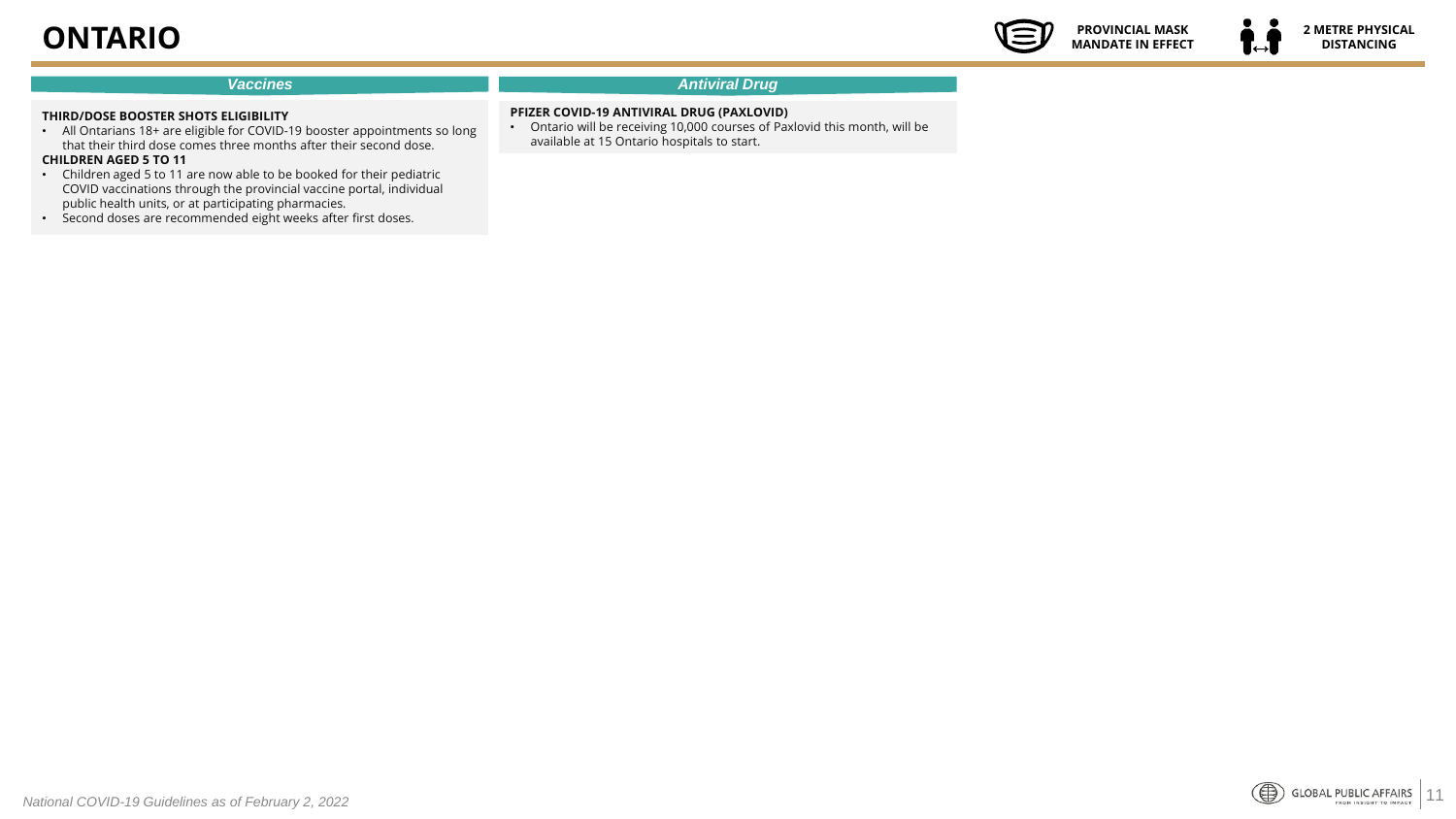#### <span id="page-11-0"></span>**SOCIAL GATHERINGS**

#### • **Indoor social gatherings**

- Indoor gatherings maximum of 4 people from different households or the occupants from 2 households.
- Exceptions apply for visitors who provide support or services or single individuals who can join a family bubble.

#### • **Outdoor social gatherings**

- Outdoor gatherings at private homes up to 20 people or the occupants from 3 households.
- **Public spaces**
	- Indoor: currently suspended.
	- Outdoor: maximum of 50 people and physical distancing is required.

#### **PLACES OF WORSHIP**

• Places of worship are closed except for holding funerals.

#### • Outdoor: Up to 250 people.

- **WEDDINGS AND FUNERALS**
- Maximum 25 people can attend funerals indoors.
- No indoor wedding can take place.
- Outdoor weddings can have a maximum of 250 people and 50 people for an outdoor reception.

#### **RESTAURANTS, BARS, BREWERIES AND TAVERNS**

- Restaurant can operate at 50% capacity.
- Indoor dining at a maximum of 4 people at a table from 2 different households.
- Outdoor dining at a maximum of 3 people per table from 3 different households.
- Maximum 20 people on a patio.
- Group bookings are allowed with no limit on participants. However, all participants must wear face coverings when moving.

#### **ENTERTAINMENT, EVENT AND RECREATION**

- **Entertainment**
	- Libraries, museums, zoos and aquariums are open but individuals must socially distance.
	- Starting February 7th Cinemas can operate at 50% capacity
	- Drive-in cinemas at 5,000 people maximum by representation.
		- Cars must respect 1 metre distancing.
- **Events**
	- *Starting February 7* indoor events can take place at 50% capacity.
	- Outdoor events can operate at 1000 people and everyone must be vaccinated.
- **Recreation**
	- Outdoor winter sports may open but must maintain 1 metre physical distancing and masking.
	- Maximum 50% capacity for indoor activities.
	- Outdoor activities can resume with mandatory vaccines.

#### **BUSINESSES, STORES AND BOUTIQUES**

- May remain open at 50% capacity for physical distancing.
- 1 person per household recommended.

#### **SCHOOLS**

- Preschools, elementary, and secondary schools return to in-person learning and masks are required for elementary students.
- Mask wearing is only required for using school transportation for preschoolers.
- Students in high school are required to wear masks at all times.
- Post-secondary institutions return to in-person learning.
- Extra curricular activities can resume.

#### **WORKPLACE**

- Mandatory work from home.
- COVID-19 Toolkit on specific sectors can be found [here](https://www.cnesst.gouv.qc.ca/en/prevention-and-safety/covid-19/covid-19-toolkit).

#### **TRAVEL**

• Travel to the territories of Nunavik and the Cree Territory of James Bay is not permitted at this time.

#### **ISOLATION REQUIREMENTS**

- **Fully vaccinated**
	- Fully vaccinated individuals must isolate for a minimum of 5 days form the onset of symptoms (or from the test date if no symptoms).

#### • **Unvaccinated / partially vaccinated**

- Unvaccinated or partially vaccinated individuals must isolate for 10 days from the onset of symptoms (or from the test date if no symptoms).
- **Children under age 12**
	- The child must isolate for a minimum of 5 days from the onset of symptoms (or from the test date if no symptoms).
	- After 5 days, do a rapid test.
		- If result is negative, child may resume activities if symptoms improve and they have no fever for at least 24 hours (no medication).
		- If result is positive, child must isolate for an additional 5 days.

#### *Vaccine Passport*

#### **VAXICODE**

• Required for all people aged 13 and older.

#### **Vaccine passport will be required to access non-essential activities such as:**

- Outdoor events and festivals (attendees exceed 50 people)
- Performance venues, movie theatres, sports venues
- Bars and restaurants, including patios
- Casinos and gambling halls, including bingo
- Liquor and cannabis stores
- Arcades, pool halls, bowling alleys
- Indoor and outdoor activities at theme parks, amusement parks and centres, fun and recreation centres, water parks and zoos
- Cruises
- **Conventions**
- Outdoor team sports or physical activities involving frequent or prolonged contact. All indoor sports or physical activities
- Controlled access sports
- Visiting someone in a healthcare facility. Exemptions will be given to those visiting someone receiving end of life care, accompanying a child under 14, or someone giving birth
- Using chair lifts, gondolas and food court/chalets at winter resorts

#### **OUT-OF-PROVINCE VISITORS**

- Must show proof issued by their country of Canadian province that they have had two doses of a Health Canada-approved vaccine.
- Valid government photo ID.

#### *Vaccines*

#### **THIRD DOSE / BOOSTER SHOTS ELIGIBILITY**

- Three doses of the vaccine will be required for the vaccine passport. **CHILDREN AGED 5 TO 11**
- Children 5 to 11 are eligible to receive the Pfizer vaccine .

#### *Antiviral Drug*

#### **PFIZER COVID-19 ANTIVIRAL DRUG (PAXLOVID)**

- Quebec is reserving the distribution of Pfizer's Paxlovid to those who are identified as the most vulnerable patients.
- Quebec is set to receive enough treatment for 6,300 in January and then about 6,200 in February.
- The province expects to have enough to treat between 10,000 and 20,000 people in March.

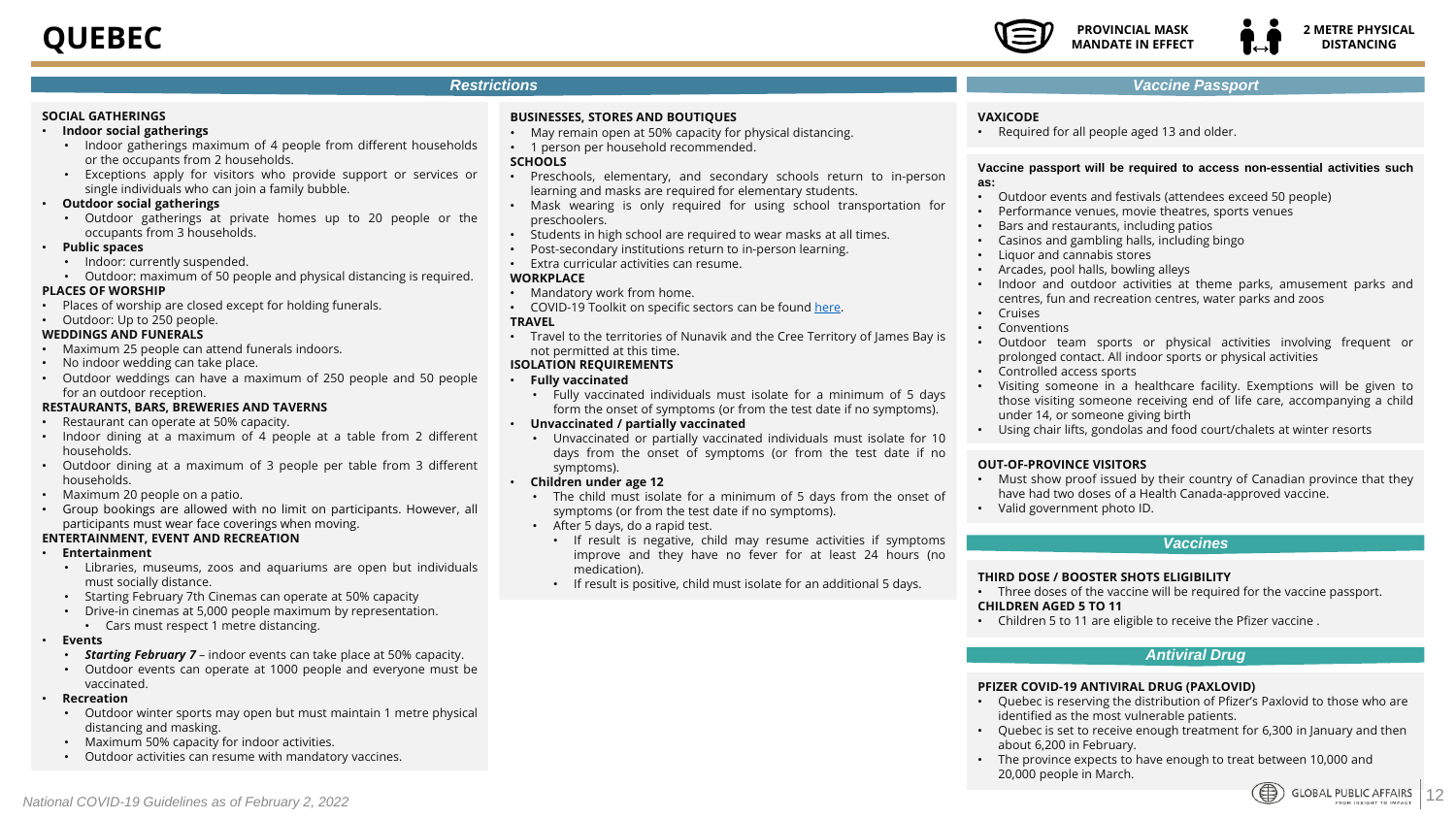#### <span id="page-12-0"></span>**SOCIAL GATHERINGS**

- **Personal gatherings**
	- Personal gatherings limited to households only if any eligible person in the gathering is unvaccinated.
		- Limitation applies to all public and private spaces.
	- Personal gatherings outdoors up to 25 people from a maximum of other two households if all eligible people are vaccinated.
		- Limitation applies to all public and private spaces.

#### **PLACES OF WORSHIP**

• Indoor and outdoor faith-based and cultural gatherings up to 25 people indoors or 50 people outdoors.

#### **RESTAURANTS, BARS, BREWERIES AND TAVERNS**

- Restaurants, bars and entertainment venues limited to 6 people per table.
- No moving between tables.
- No bar or countertop services .

#### **ENTERTAINMENT, EVENT AND RECREATION**

- **Entertainment**
	- Indoor concerts, dance, theatre and symphony rehearsal or performance up to 25 people or 50% capacity.
	- Museums and art galleries up to 25 people or 50% capacity.
	- Public libraries up to 50% capacity.
	- Casinos and nightclubs must close.
- **Events**
	- Indoor organized events, such as weddings, funeral receptions, conferences, trade fairs and workshops, up to 25 people or 50% capacity.
	- Outdoor organized events, such as weddings, funeral receptions, conferences, trade fairs and workshops, up to 50 people.

#### • **Recreation**

- Gyms, exercise and dance facilities or studios, and recreation facilities up to 25 people or 50% capacity.
- Sports for people 12 years of age or older up to 25 people indoors and 50 people outdoors.
- Indoor practices or performances of singing and music with wind instruments up to 25 people or 50% capacity.
- Indoor organized recreational activities and classes for people 12 years of age and older up to 25 people or 50% capacity.
- Sports and activities for children 11 years old and younger up to 25 people indoors and 50 outdoors.
- Public saunas, steam baths, steam rooms, hot springs, and hot pools must be closed.

#### **BUSINESSES AND ORGANIZATIONS**

- Retail and grocery stores at 50% capacity.
- Banks and credit unions at 50% capacity.
- Public areas of government offices where service is provided to the public up to 50% capacity.
- Businesses or organizations offering indoor leisure activities up to 25 people or 50% capacity.

#### **SCHOOLS**

- Post-secondary cafeterias up to 50% capacity.
- Schools are open but all students must wear masks and activities between schools are suspended.

#### **WORKPLACE**

- Workplace cafeterias up to 50% capacity.
- Businesses and organizations can choose to develop and follow their own COVID-19 policies and guidelines.
- COVID-19 guidance on specific industries can be found [here.](https://yukon.ca/en/industry-operating-guidelines-covid-19)

#### **ISOLATION REQUIREMENTS**

• Isolation period for individuals diagnosed with COVID-19 is reduced to seven days.

*Vaccines*

#### **THIRD DOSE / BOOSTER SHOTS ELIGIBILITY**

• Yukon is now offering booster shots to those 18 and older.

#### *Vaccine Passport*

#### **PROOF OF VACCINATION**

- Proof of vaccination will be required for Yukoners who want to access all non-essential businesses and attend events.
- Youth 12-17 can use government ID without a photo.
- Businesses are responsible for verifying vaccination and it is an offence to allow entry to unvaccinated individuals or to not verify their vaccination status.
- Until a Yukon government app is available to verify QR codes, a visual check is sufficient.
- Yukoners can use the Record of Vaccination card they received when they were immunized until November 30, 2021. As of December 1, 2021, only government-issued proof of vaccination will be accepted.

#### **Exemptions to the proof of vaccination requirement include:**

- Individuals under the age of 12 along with one parent who may be required to accompany the child to their recreational or sporting activity.
- Individuals with a medical deferral issued by a physician or nurse practitioner.
- Individuals entering to use the washroom or get take-out.
- A person entering the Canada Games Centre for physiotherapy to drop off a child.

#### **Proof of vaccination will be required for:**

- Eating and drinking establishments and entertainment venues. • Does not apply to take-out or delivery
- Personal care services
- Indoor organized recreational activities and classes for 12 years and older
- Indoor and outdoor weddings, funeral receptions, parties, conferences, trade fairs and workshops
- Indoor and outdoor faith-based and cultural gatherings
- Indoor sporting events, including spectators at youth sporting events
- Gyms, exercise and dance facilities or studios, and recreation facilities
- Businesses and organizations offering indoor active recreation and leisure activities
- Businesses and organizations offering indoor and outdoor exercise or fitness
- Sports for people 12 years of age or older
- Indoor concerts, dance, theatre and symphony rehearsal or performance
- Museums and art galleries
- Indoor practices of performances of singing and music with wind instruments

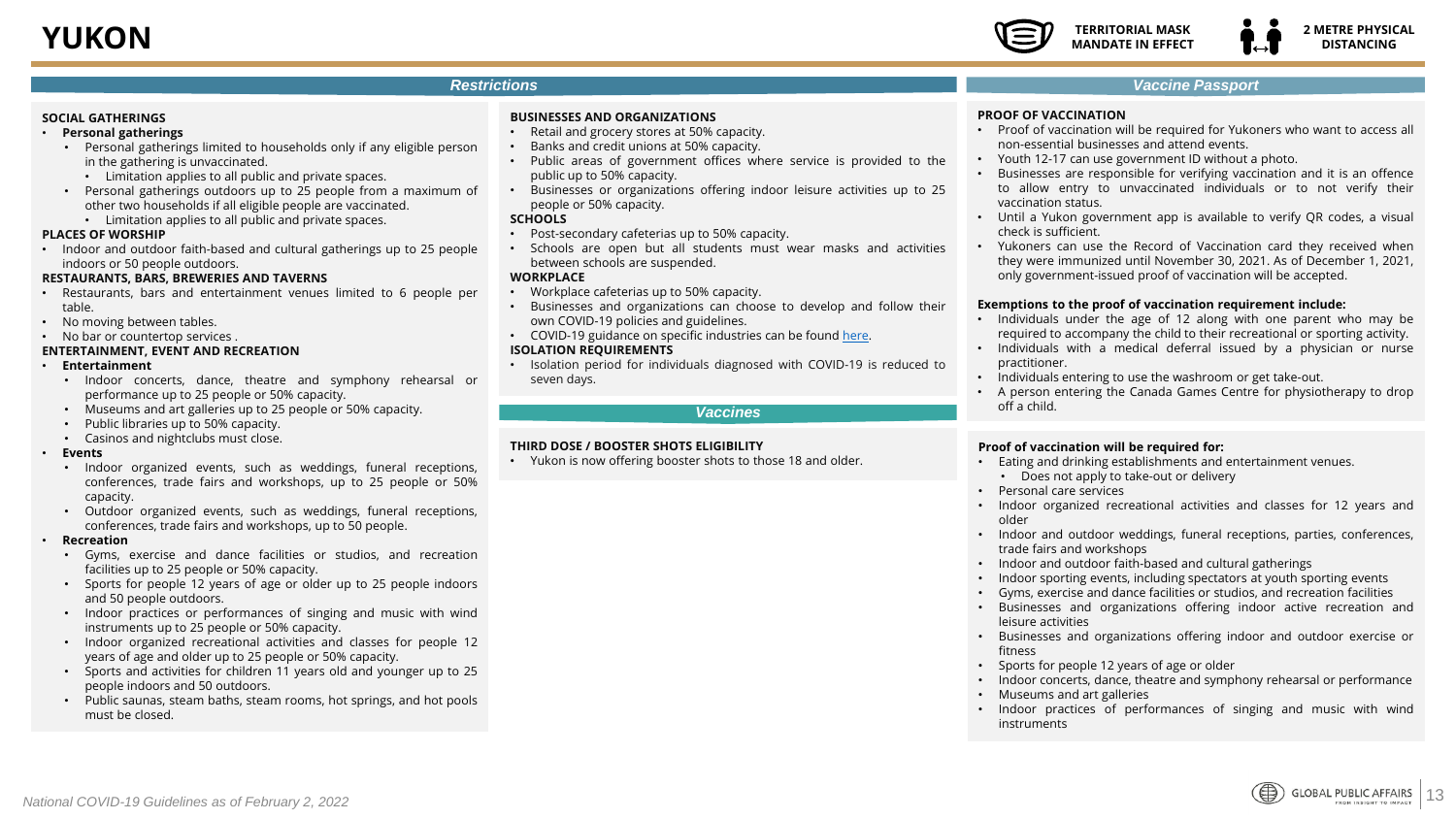#### <span id="page-13-0"></span>**SOCIAL GATHERINGS**

- **Private households**
	- Private households can have up to 5 visitors at one time to a maximum of 10 people, unless eligible household members and visitors are fully vaccinated.
- **Outdoor social gatherings**
	- Outdoor gatherings up to 50 people.
- **Gatherings other than at Dwelling Places (applies to businesses and organizations)**
	- Gatherings outside of dwelling places are permitted if:
	- There are no more than 25 persons present at an indoor location
	- There are no more than 50 persons present at an outdoor location
	- Physical distancing of 2 metres must be maintained.
	- A person, business, organization or facility that is unable to meet the restrictions may submit an Application to Vary from Public Health

#### Order [Requirements.](https://app.smartsheet.com/b/form/5f1b124d2c6f44038e38d2bdf83fb11b)

- Where Certificate of Approval requires persons attending the location:
	- Persons attending must be fully vaccinated
	- Person, business, organization or facility must verify proof of vaccination to permit entry.
	- Persons 12 years or older must provide one of the following pieces of documentation prior to entry:
	- Proof of Vaccination Credential
	- Official vaccination history record
	- Proof of vaccination form from a jurisdiction outside of NWT
	- Official exemption from vaccination

#### **RESTAURANTS AND BARS**

• Restaurants, bars and lounges are open, with no table limits.

#### • Mingling of guests from different tables are not permitted.

#### **ENTERTAINMENT, EVENTS, AND RECREATION**

- **Recreation**
	- Businesses, organizations and facilities permitting indoor or outdoor sports at their location must ensure players adhere to COVID-19 guidelines from their national and provincial sports organizations. • Must maintain physical distancing of 2 metres.
	- High risk indoor activities are prohibited, which include dancing; singing; playing of wind and brass instruments; traditional hand games; contact sports; high intensity fitness classes (gyms can remain open); winter sports, and, swimming.
		- Activities may be permitted upon approval from the Chief Public Health Officer, which can be requested by submitting an Application to Vary from Public Health Order [Requirements.](https://app.smartsheet.com/b/form/5f1b124d2c6f44038e38d2bdf83fb11b)

#### **ESSENTIAL BUSINESSES**

- Essential [businesses](https://www.gov.nt.ca/covid-19/en/what-are-essential-businesses) may exceed gathering limits provided they follow indoor masking and other requirement of health respiratory practices and comply with any conditions imposed by the CPHO.
- Approved application to Vary from Public Health Order Requirements is required for:
	- Outdoor gatherings of more than 50 people.
	- Indoor gatherings of more than 25 people.
	- Limiting distancing requirement for gathering.
	- Any sized gathering that includes high-risk activities.

#### **WORKPLACE**

- Leisure travel into the territory is not permitted.
- Guidance on returning to worksite can be found [here](https://my.hr.gov.nt.ca/covid-19/returning-worksite-gnwt-approach).

#### **TRAVEL**

- Leisure travel into the territory is not permitted.
- Fully Vaccinated travelers are not required to self-isolate following entry. Required to submit a self-isolation plan prior to or within 24 hours of entry. If travelling to communities outside of Yellowknife, Inuvik, Hay River, Fort Smith, Fort Simpson, or Norman Wells before 4 days after entry, need to produce a negative COVID-19 test.
- Non-Fully Vaccinated NWT residents returning needs to complete and submit a self-isolation plan prior to entry or within 24 hours of entry. Must immediately self-isolate for eight days in Yellowknife, Inuvik, Hay River, Fort Smith, Fort Simpson, or Norman Wells, or in a requested community that has been approved in their self-isolation plan. May end isolation early after six days with a negative COVID-19 test.
- Non-fully vaccinated, non-residents are prohibited from travelling within the NWT.

#### **ISOLATION REQUIREMENTS**

- Individuals testing positive must isolate for 10 days from the onset of symptoms or receipt of a positive test, whichever is last to occur.
- Isolation period will be reduced to 7 days if:
	- Individual is fully vaccinated.
	- Not considered seriously immunocompromised.
	- Recovers to the point of having no symptoms and agrees to use a mask when away from their home until day 10.
- Contacts in the same home must isolate for 10 days starting from their household member's symptoms starting or receipt of a positive test.

### *Vaccine Passport*

#### **PROOF OF VACCINE CREDENTIAL (PVC)**

- Residents can access the self-serve online form to download their proof of vaccination credential.
- PVC for NWT residents has been built to align with the requirements issued by the Government of Canada.
- People 19 years or older must show government issued photo ID to verify their proof of vaccination.

#### **Proof of Vaccine Credential is required for:**

- International and domestic travel.
- NWT businesses that require proof of vaccination (as of Oct. 22, 2021).
- The list will be expanded if additional use cases are identified.

#### *Vaccines*

#### **THIRD/DOSE BOOSTER SHOTS ELIGIBILITY**

• Northwest Territories announced individuals who are 18 years and older are eligible for a booster shot.

#### **CHILDREN AGED 5 TO 11**

• Children aged 5 to 11 are eligible to receive the Pfizer pediatric vaccine

#### *Antiviral Drug*

#### **PFIZER COVID-19 ANTIVIRAL DRUG (PAXLOVID)**

- Northwest Territories received its first shipment of Pfizer's COVID-19 antiviral treatment, Paxlovid.
- Treatment is reserved for those at highest risk of severe outcomes from the virus.
- NWT physicians will determine eligibility for Paxlovid based on criteria currently being finalized by NTHSSA.

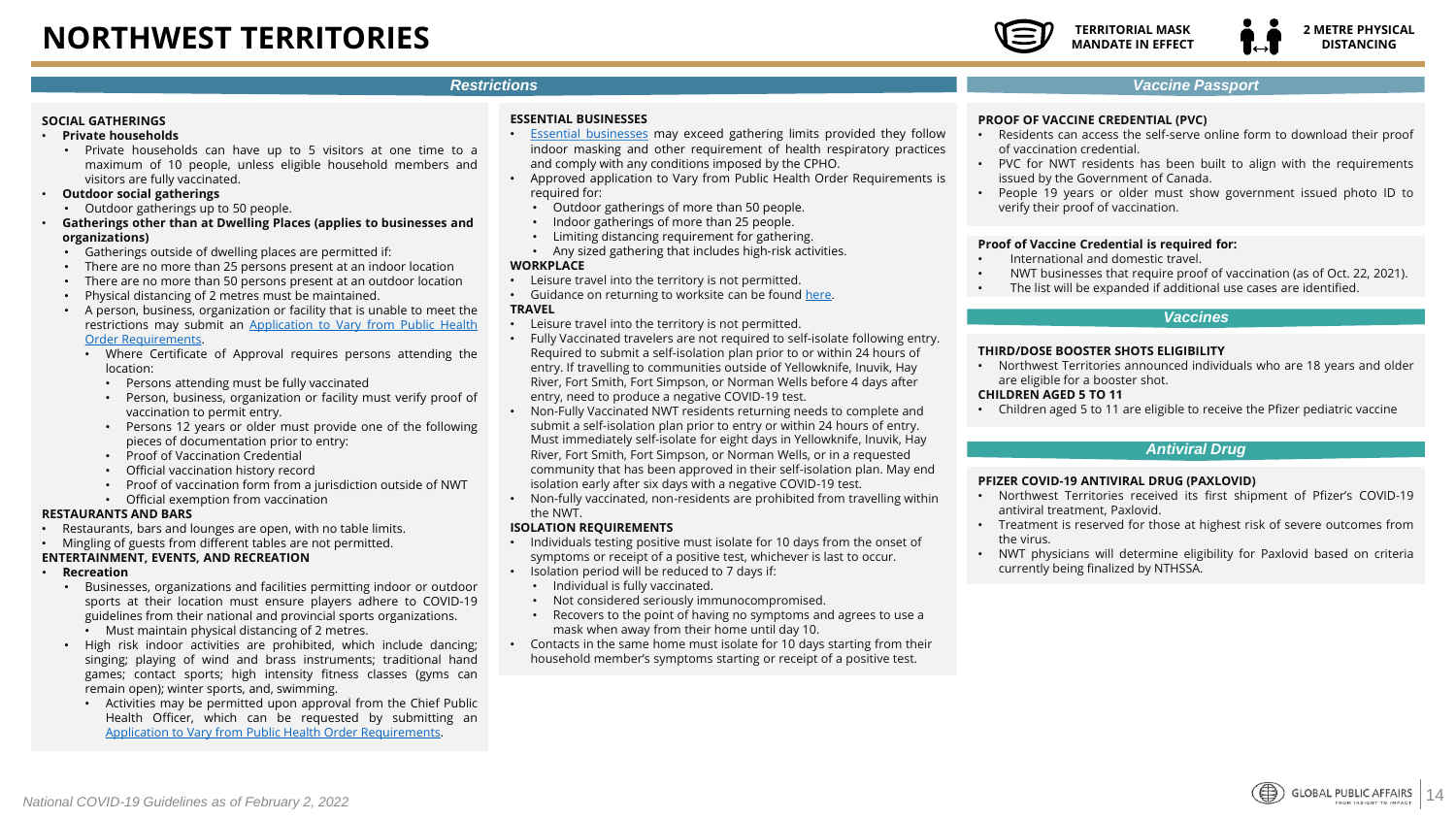### <span id="page-14-0"></span>**NUNAVUT**



#### *Restrictions*

#### **SOCIAL GATHERINGS**

- **Indoor social gatherings**
	- Indoor gatherings restricted to household, plus 5 people.
	- All other indoor gatherings outside of dwellings up to 10 people.
- **Outdoor social gatherings**
- Outdoor gatherings up to 25 people.

#### **PLACES OF WORSHIP**

- Places of worship up to 50 people or 25% capacity.
- No singing allowed.

#### **RESTAURANTS AND BARS**

- Restaurants are open for take-out only and must maintain 2 metres social distancing between people in line.
- Bars are closed. **BUSINESSES AND ORGANIZATIONS**
- May open, with mandatory masking
- Businesses and organizations includes:
	- Grocery stores.
	- Pharmacies
	- Fuel/motor vehicle services stations
	- Post-offices
	- Banks
	- Taxis (one fare per trip)
	- Cleaning/janitorial
	- Essential government services
	- Inuit organizations
	- Food banks
	- **Shelters**
	- Dental clinics
	- Vet clinics
	- **Psychologists**
	- Personal services, such as hairdressers and beauty salons

#### **GROUP COUNSELLING AND SUPPORT GROUPS**

- Gatherings for group counselling and support groups up to 10 people.
- Masks are mandatory.

#### **ENTERTAINMENT, EVENT AND RECREATION**

- **Entertainment**
	- Theatres are closed.
	- Libraries, galleries, and museums open to 25-50% capacity
	- No group tours are permitted at this time.
- **Events**
	- Community halls, conference spaces, government and Inuit organization facilities (for activities such as weddings or funerals) up to 25 people or 25% capacity, whichever is less.
- **Recreation**
	- Arenas up to 25 people or 25% capacity, wherever is less.
		- No team sports allowed.

*National COVID-19 Guidelines as of February 2, 2022*

• Swimming pools are closed.

#### **SCHOOLS**

• Schools in Nunavut are open as of January 24, 2022.

#### **LONG-TERM CARE & CONTINUING CARE FACILITIES / BOARDING HOMES**

- Maximum of 1 visitor per resident.
- Immediate family only.
- Masks are mandatory.

#### **WORKPLACE**

- Employers must have an Exposure Control plan in place, which plans for the risk of all communicable diseases, including COVID-19 transmission in their workplace.
- Guidance on workplace safety can be found [here](https://www.wscc.nt.ca/health-safety/covid-19/forms).

#### **TRAVEL**

- Non-essential travel is strongly discouraged.
- Travellers who test positive for COVID-19 at any point during their travel will be required to isolate for 14 days unless they receive a negative confirmatory PCR test
- Fully vaccinated travellers must produce proof of vaccination or PVC (proof of vaccine credential).
- Partially or unvaccinated travellers are required to have a Nunavut CPHO travel authorization proving completion of 14-day isolation in designated GN isolation site.
- Partially vaccinated and unvaccinated EMTI (Expedited Medical Travel Isolation) program travellers must:
	- Have a Nunavut CPHO travel authorization proving completion of 14 day isolation in designated GN isolation site; and
	- A negative COVID-19 rapid molecular test taken within 72 hours of departure.
- Dependents 12-17 years of age partially vaccinated or unvaccinated, travelling on a vaccinated parent or guardian exemption must:
	- Produce a negative COVID-19 rapid molecular test within 72 hours of departure.
	- Accompanying parent or guardian must bear a valid proof of vaccination credential.

#### **ISOLATION REQUIREMENTS**

- Individuals who have been identified by a Medical Health Officer as a Person Under Investigation are required to self-isolate in their residence or in an alternate location for a minimum of:
	- Minimum 10 days, from either the onset of symptoms or a positive test result, if the individual is **unvaccinated or partially vaccinated.**
	- Minimum of 7 days, from either the onset of symptoms or a positive test result, if the individual is **fully vaccinated or fully vaccinated with a booster**.
	- Any other time period stipulated by the CPHO or a Medical Health Officer.

#### *Special Measures*

#### **IGLOOLIK**

#### **SOCIAL GATHERINGS**

- **Indoor gatherings**
	- Indoor gatherings restricted to household, plus 5 people for emergencies.
	- All other indoor gatherings outside of dwellings restricted to household, plus 5 people for emergencies.
- **Outdoor gatherings**
	- Outdoor gatherings up to 5 people.

#### **GROUP COUNSELLING AND SUPPORT GROUPS**

• Gatherings for group counselling and support groups are not permitted at this time.

#### **PLACES OF WORSHIP**

• Places of worship must close.

#### **RESTAURANTS AND BARS**

- Restaurants are open for take-out only and must maintain 2 metres social distancing between people in line.
- Bars are closed.

#### **BUSINESSES AND ORGANIZATIONS**

- May open, with mandatory masking.
- Personal services, such as chiropractors, hairdressers and beauty salons, must close.

#### **ENTERTAINMENT, EVENT AND RECREATION**

#### • **Events**

• Community halls, conference spaces, government and Inuit organization facilities (for activities such as weddings or funerals) restricted to household, plus 5 people for emergencies.

15

**GLOBAL PUBLIC AFFAIRS** FROM INSIGHT TO IMPACT

#### • **Recreational**

• Gyms, fitness centres, parks, and arenas must close.

#### **SCHOOLS**

• Schools are closed.

#### **LONG-TERM CARE & CONTINUING CARE FACILITIES / BOARDING HOMES**

- Closed to visitors.
- Residents restricted to facilities and grounds. **TRAVEL**

• Restricted to essential purposes only.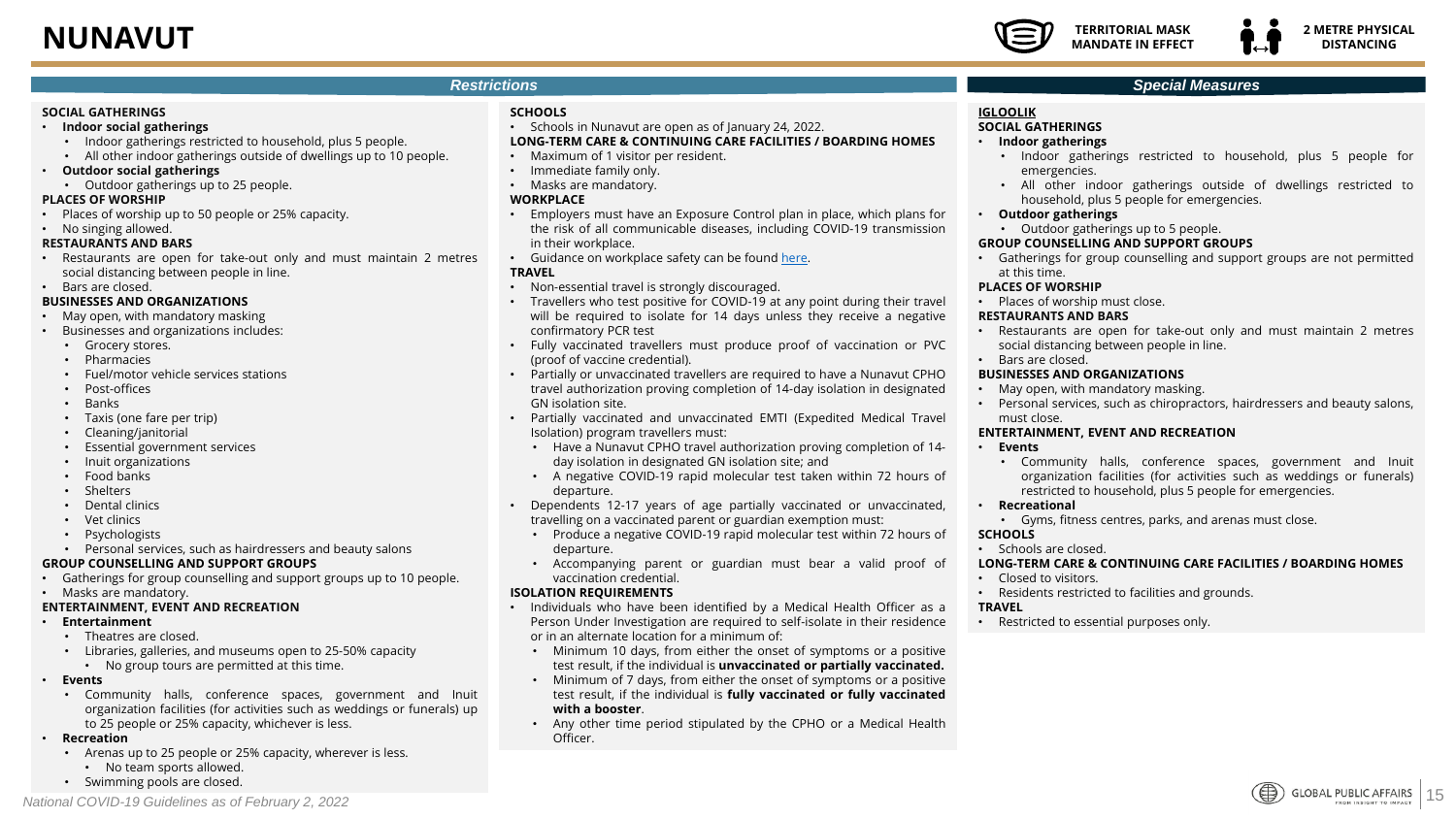# **NUNAVUT**

#### **2 METRE PHYSICAL DISTANCING**

**TERRITORIAL MASK MANDATE IN EFFECT**

#### *Vaccine Passport*

#### *Vaccines*

- Nunavut has not mandated a vaccine passport for non-essential activities in the territory.
- The territory is offering COVID-19 vaccination certificates with QR codes to its residents, which comply with the federal proof of vaccination requirements.
	- The certificates can also be used to access non-essential services in other jurisdictions.

#### **HAMLET OF RANKIN INLET BYLAW**

- The Hamlet of Rankin Inlet passed a bylaw that requires individuals to provide proof of full vaccination participate in certain events such as:
	- Weddings
	- Worship services
	- Funerals
	- Bingo, lottery events
	- Sports activities
	- Community games
- Penalties for violating the bylaw range from \$250 for a first offence to \$2,250 after the third offence.
- The bylaw will remain in place until the Government of Nunavut declares the public emergency due to COVID-19 to be over.
- **THIRD/DOSE BOOSTER SHOTS ELIGIBILITY**
- All Nunavummiut 18 years and older are eligible to receive booster shots (following 4.5 months after their second dose).
- Nunavummiut 12 to 17 years of age are eligible to receive booster shots (following 6 months after their second dose).
- **CHILDREN AGED 5 TO 11**
- Children aged 5 to 11 are eligible to receive the pediatric Pfizer vaccine.

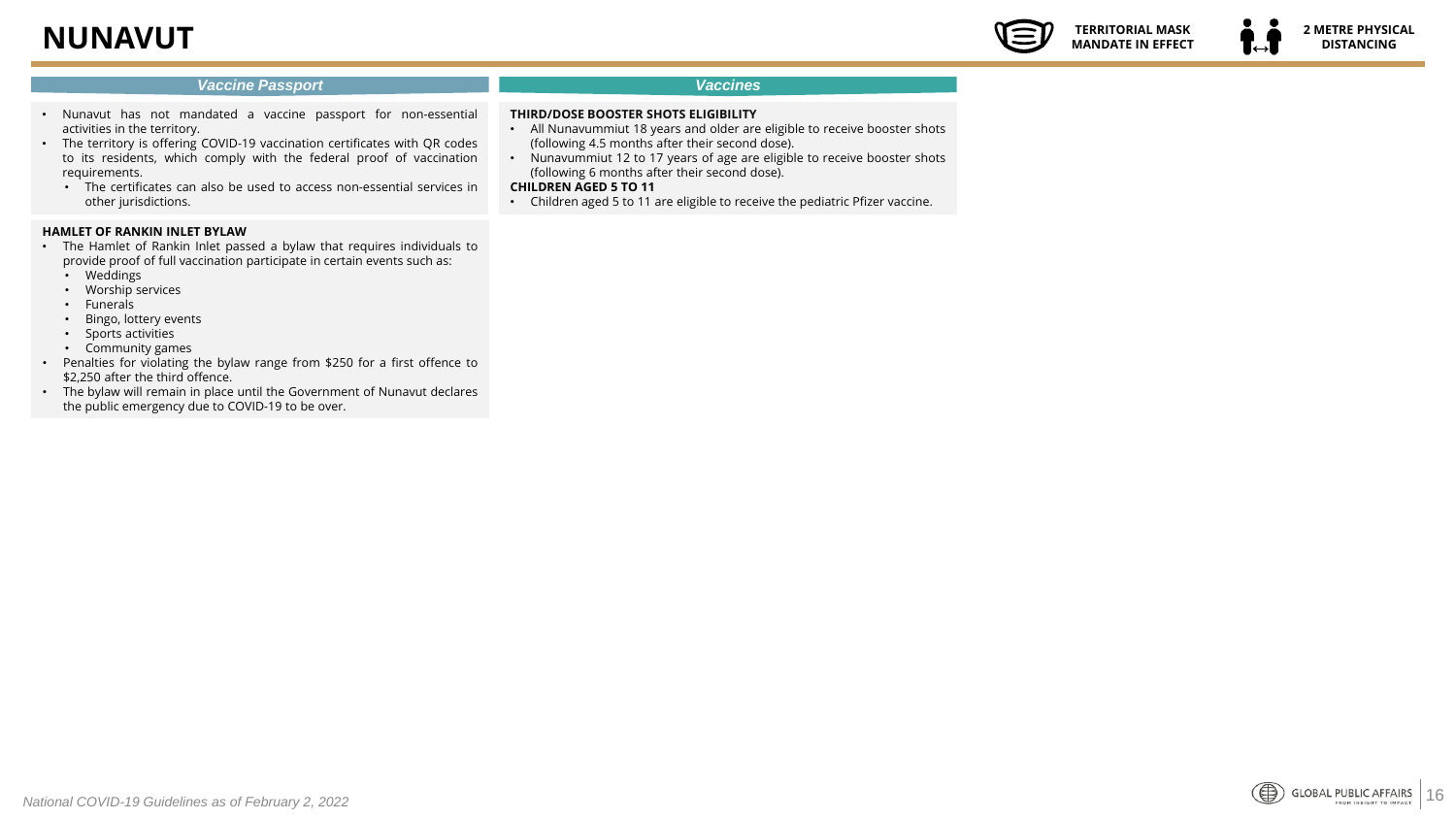### <span id="page-16-0"></span>**NEWFOUNDLAND & LABRADOR**



#### *Restrictions*

#### **SOCIAL GATHERINGS**

- **Personal Gatherings**
- Can interact with up to 10 close consistent contacts from outside your household.

#### **PLACES OF WORSHIP**

• Limited to no more than 50 people or 25% capacity whichever is less with physical distancing.

#### **WEDDINGS**

- Limited to no more than 50 people or 25%capacity, whichever is less with physical distancing.
- Dance floors are prohibited.

#### **FUNERALS**

- Limited to no more than 50 people or 25% capacity, whichever is less with physical distancing.
- Wakes are prohibited.
- Public visitations are permitted, with one household bubble visiting at a time.

#### **RESTAURANTS, BARS AND LOUNGES**

- Restaurants can operate at 50% capacity.
	- Physical distancing must be maintained.
	- Maximum six people per table.
	- Buffets are prohibited.
- Bars and lounges are closed.

#### **RETAIL AND PERSONAL SERVICES**

- Retail stores, including those in shopping malls, can open at reduced capacity with physical distancing.
- Personal services can be open in accordance to physical distancing and mask wearing .

#### **ENTERTAINMENT, EVENT AND RECREATION**

- **Entertainment**
	- Cinemas and bingo halls are closed.
- **Recreation**
	- Gyms are limited to 50 people or 25 per cent capacity, whichever is lower.
	- Performance spaces are closed.
	- Group and team sport, arts and recreation activities where close proximity is required are suspended.
	- Outdoor activities are permitted with physical distancing.

#### **WORKPLACE**

- Employers are recommended to develop a policy or plan that addresses COVID-19.
	- Policy or plan does not require approval from the provincial government.
- Sector-specific guidance on COVID-19 can be found [here](https://www.gov.nl.ca/covid-19/employers/businesses/sector-specific-guidance/).

#### **TRAVEL**

- Fully vaccinated travellers are required to self isolate for five days and complete a COVID-19 rapid test once a day for five days.
- All travellers must complete a travel form within 30 days of their travel date.
- Isolation will end if all five rapid tests are negative.
- Unvaccinated travellers must self isolate until they receive negative PCR test on day 7 or later if the travellers chooses not to have a test they must isolate for 14 days.
- All partially vaccinated or unvaccinated travellers must:
	- Avoid vulnerable people.
	- Not visit long term care facilities.
	- Not attend events with larger crowds.

#### **ISOLATION REQUIREMENTS**

- **Unvaccinated**
	- Unvaccinated individuals are required to isolate for 10 days from the onset of symptoms.
	- Unvaccinated close contacts with no symptoms are required to isolate for 10 days.
		- School-aged children who do not live with the person who has COVID-19 can attend school during the 10-day isolation period.

#### • **Fully vaccinated**

- Fully vaccinated individuals are required to isolate for 7 days from the onset of symptoms.
- Fully vaccinated close contacts who live with a positive case and have no symptoms are required to isolate for 7 days.
- Fully vaccinated close contacts who do not live with a positive case and have no symptoms are required to isolate for 5 days after the last contact with the positive case.
	- Isolation can end after 5 days have passed and a receipt of a negative PCR test.

#### *Vaccine Passport*

#### **NXLVAXPASS**

- The mobile app NLVaxPass is available to download.
- Youth aged 12 18 are exempt from passport requirements when participating in indoor and outdoor sports events and practices.

#### *Vaccines*

#### **THIRD/DOSE BOOSTER SHOTS ELIGIBILITY**

- Individuals who are moderately to severely immunocompromised are recommended to receive a third dose of a mRNA vaccine.
- Individuals who received a mixed vaccine and need to travel for work, school, or a medical procedure internationally are eligible for a third dose.
- Third dose appointments should be scheduled at least 28 days after their last vaccine.

#### **CHILDREN AGED 5 TO 11**

• Children 5 to 11 are eligible to receive the pediatric Pfizer vaccine.

#### *Antiviral Drug*

#### **PFIZER COVID-19 ANTIVIRAL DRUG (PAXLOVID)**

• Paxlovid is now available to eligible patients within the various health regions of Newfoundland and Labrador.

#### **ELIGIBILITY**

- Patients are eligible if they meet all of the following criteria:
	- You have not been admitted to hospital.
	- Symptoms started within the last 5 days.
	- Test positive for COVID-19 within the last 5 days.
	- You belong to one of the following high-risk groups:
		- Immunocompromised, regardless of vaccine status.
		- 80 years or older and not fully vaccinated.
		- 60 years or older, not fully vaccinated and residing in a rural or remote community, long-term care setting, or a member of the Indigenous community.
	- Do not have a medical condition that would make treatment in appropriate.
	- Not taking medications that would result in a serious drug interaction with Paxlovid.
- Patients must contact their primary care provider to complete screening to ensure Paxlovid is an appropriate treatment.

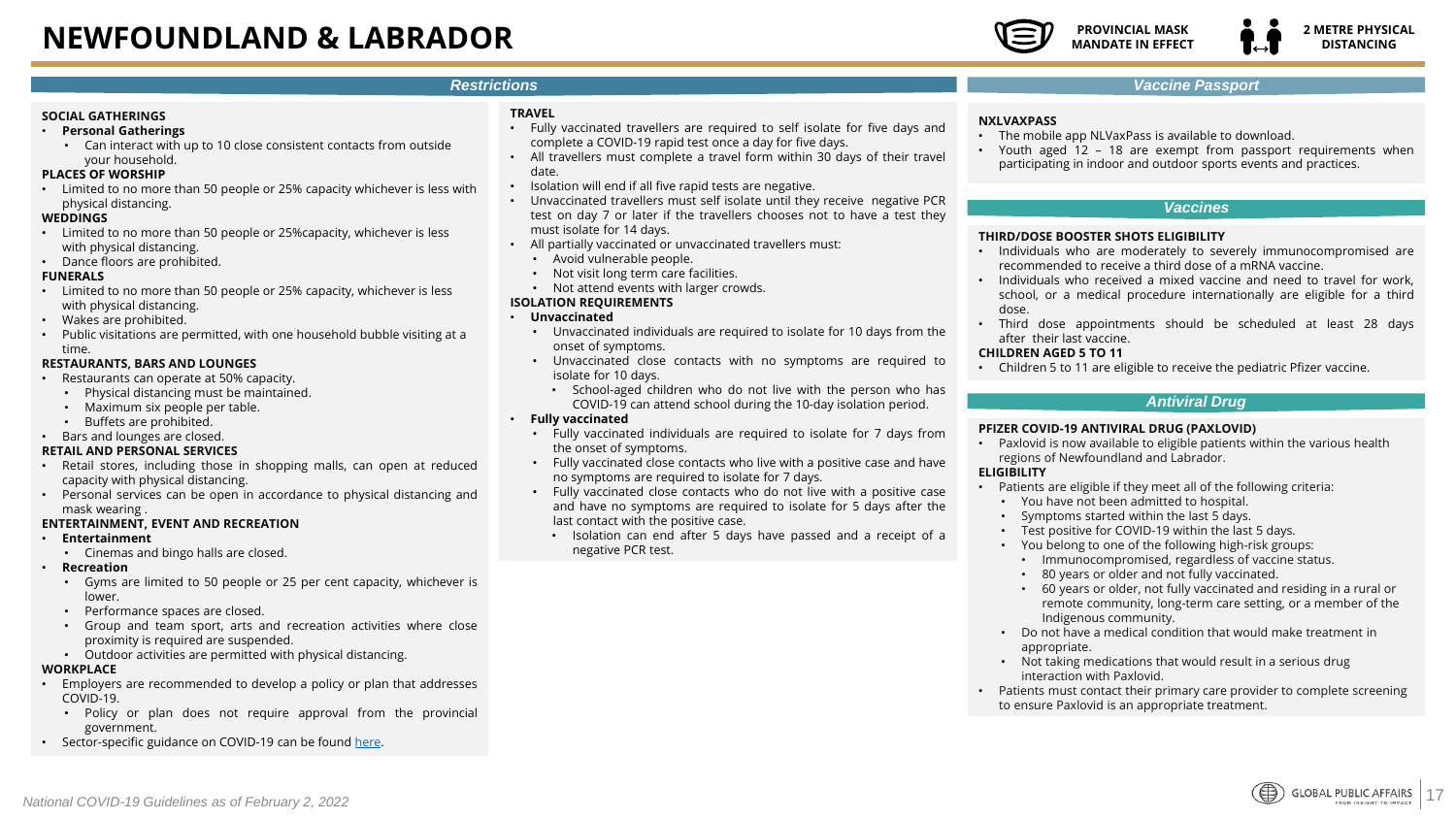# **NEW BRUNSWICK**



#### *Restrictions*

#### **SOCIAL GATHERINGS**

- Households must limit their contacts to a maximum of 10 consistent contacts
- Indoor and outdoor informal gatherings permitted with household plus the consistent 10 contacts

#### **PLACES OF WORSHIP**

- No choirs, one soloist permitted four metres minimum from congregation
- 50% capacity and physical distancing required

#### **RESTAURANTS**

• 50% capacity and physical distancing of two metres or barriers between tables.

#### **RETAIL**

• Open at 50% capacity and physical distancing required.

#### **ENTERTAINMENT, EVENT AND RECREATION**

#### • **Entertainment**

- Public venues cannot have events with more than 50% capacity
- People must remain seated and masked at all times unless eating or drinking

#### • **Recreation**

- Spas and salons, gyms opened at 50% capacity
- Organized sports and all other organized activities are permitted with specific rules for each type of league or group
- 50% capacity for spectators

#### **WORKPLACE**

- Businesses that are permitted to remain open during Level 3 are required to demonstrate compliance with the Mandatory Order and Public Health Act Regulation 2021-67.
- COVID-19 Guidance for Businesses and Organizations can be found [here](https://www2.gnb.ca/content/dam/gnb/Departments/eco-bce/Promo/covid-19/GuidelinesforRetail2022.pdf).
- COVID-19 Guidance on specific industries can be found [here.](https://www2.gnb.ca/content/gnb/en/corporate/promo/covid-19/guidance.html#7)

#### **TRAVEL**

- All travellers must register travel or have a multi-use pass, including New Brunswickers returning to the province.
- Unvaccinated people entering New Brunswick are required to isolate and take a test on Day 10.
- International travellers must follow federal government testing and isolation guidelines.

#### **ISOLATION REQUIREMENTS**

- Close contacts, regardless of vaccination status, must self-monitor for symptoms for 10 days.
- **Unvaccinated or immunocompromised**
	- Unvaccinated or immunocompromised individuals and household contacts must isolate for 10 days after test date
- **Fully vaccinated**
	- Fully vaccinated individuals and household contacts must isolate for 5 days after test date.
	- Once individual has completed their 5-day isolation, they must mask continuously and avoid vulnerable settings and gatherings for the next 5 days.

#### *Vaccine Passport*

#### **PROOF OF VACCINATION**

- Accepted proof of vaccination include:
	- MyHealthNB record;
	- Immunization record from an RHA clinic, pharmacy or Public Health;
	- Photo or copy of immunization card;
	- Proof of Vaccination from another jurisdiction;
	- Medical exemption certificate

#### **Proof of COVID vaccination and ID will be required for those 12 and older to access events and businesses such as:**

- Indoor festivals, performing arts and sporting events
- Indoor and outdoor dining and drinking at restaurants, pubs and bars
- Nightclubs, amusement centres, pool halls, bowling alleys and casinos
- Movie theatres
- Gyms, indoor group exercise, indoor pools and recreational facilities
- Indoor organized gatherings like weddings and funerals, conferences and workshops
- Indoor organized group recreational classes and activities
- Visiting long-term care facility
- bars, movie theatres, gyms, and indoor recreational facilities

#### *Vaccines*

#### **THIRD/DOSE BOOSTER SHOTS ELIGIBILITY**

• All New Brunswickers 18 and older are eligible for their booster if at least 5 months has passed since their second dose.

#### **CHILDREN AGED 5 TO 11**

• Children aged 5 to 11 in New Brunswick are now eligible to book their COVID vaccine appointments.

#### *Antiviral Drug*

#### **PFIZER COVID-19 ANTIVIRAL DRUG (PAXLOVID)**

• New Brunswick is scheduled to receive its first shipment of 700 doses of Pfizer's new COVID-19 antiviral treatment by end of week.

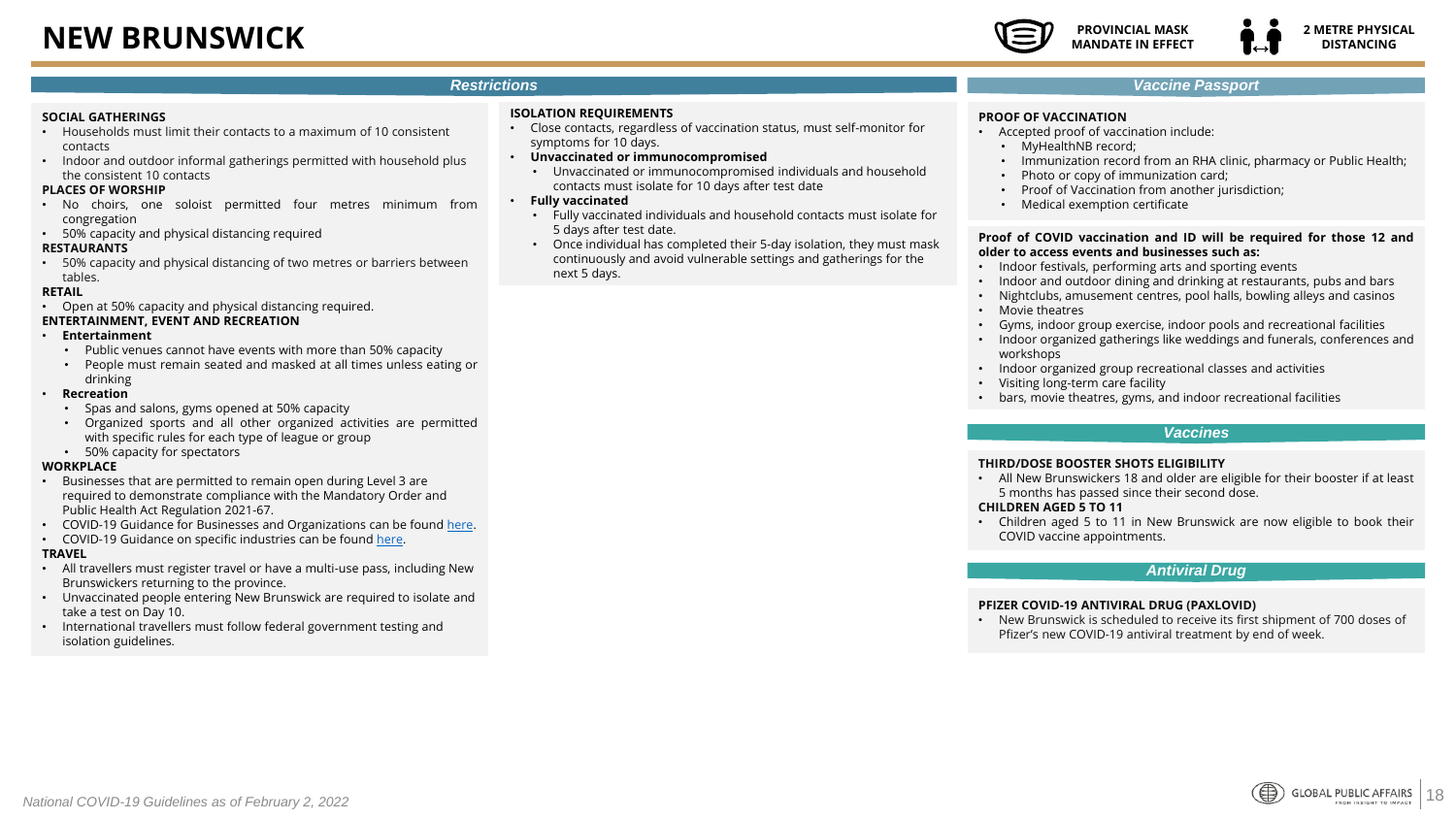# <span id="page-18-0"></span>**NOVA SCOTIA**



#### *Restrictions*

#### **SOCIAL GATHERINGS**

- **Indoor social gatherings**
	- Informal indoor social gatherings up to 10 people with social distancing and masks.
- **Outdoor social gatherings**
	- Informal indoor social gatherings up to 10 people with social distancing and masks.

#### **PLACES OF WORSHIP**

- Faith gatherings hosted by a business or organization with 25% capacity limit and up to 50 people with social distancing and mask requirements.
- Informal faith gatherings up to 10 people.

#### **WEDDINGS AND FUNERALS**

- Weddings and funerals hosted by a business or organization with 25% of venue's capacity up to 50 people.
- Informal wedding ceremonies up to 10 people.
- Funeral services hosted by a business or organization up to 10 people plus person conducting the ceremony and funeral home staff.

#### **RESTAURANTS AND BARS**

- Restaurants and bars can operate up to 50% capacity with social distancing.
- Maximum of 10 people at a table.
- Live music permitted with only 1 performer.

#### **RETAIL**

• Retail stores can operate at 50% capacity.

#### **ENTERTAINMENT, EVENTS AND RECREATION**

- **Entertainment**
	- Movie theatres can operate at 25% capacity up to 50 people.
	- Museums and libraries can operate at 50% capacity.
- **Events**
	- Arts and culture events, festivals, in-person performances, special events, sport events not permitted.

#### • **Recreation**

- Participants and officials in organized performing arts (amateur and professional) can have up to 10 people indoors and up to 25 people outdoors (excluding staff) without social distancing for rehearsals and virtual performances. Competitions, in-person performances and spectators are not permitted (you also can't participate in a competition outside Nova Scotia). Virtual events are permitted with a maximum of 10 people indoors and 25 people outdoors and need to follow their COVID-19 Prevention Plan.
- Participants and officials in organized sports (recreational, amateur and professional) can practice and train with up to 10 people indoors and up to 25 people outdoors without social distancing. Sport games, competitions, tournaments and spectators are not permitted (you also can't participate in a tournament outside Nova Scotia).
- Fitness establishments can operate at 50% capacity.

#### **WORKPLACE**

- All businesses, organizations and employees are required to follow the [Health Protection Act Order](https://novascotia.ca/coronavirus/alerts-notices/#health-protection-act-order), public health measures and the Workplace [COVID-19 Prevention Plan.](https://novascotia.ca/coronavirus/restrictions-and-guidance/#business-restrictions)
- Sector-specific guidelines can be found [here.](https://novascotia.ca/coronavirus/resources/)

#### **TRAVEL**

- People within the Atlantic Canada may need to self-isolate when they arrive in Nova Scotia.
- Travellers must complete a Safe Check-In Form before travel to the province.
- Fully vaccinated travellers do not need to self-isolate.
- Partially and unvaccinated travellers are required to self-isolate for 7 days and receive 2 negative test results in order to leave self-isolation after 7 days.
- Travellers who have a letter from Public Health in a Canadian province or territory stating that they've recovered from COVID-19 in the 12-weeks prior to arrival and are not fully vaccinated must self-isolate for 7 days.
- They do not need to get tested in order to leave self-isolation after 7 days.
- *Starting March 2, 2022*  Children who are 12 and older will need to follow self-isolation requirements based on their own vaccination status.
- Children aged 11 or younger will follow the self-isolation requirements for the least vaccinated person they are travelling with.

#### **ISOLATION REQUIREMENTS**

- **Unvaccinated / immunocompromised**
	- Unvaccinated or immunocompromised individuals must isolate for 10 days following the onset of symptoms or a positive test (if no symptoms).
	- Individuals can leave isolation the morning of the 11th day if they no longer have symptoms, or symptoms are improving and there has been no fever for at least 24 hours.

#### • **Fully vaccinated**

- Fully vaccinated individuals must isolate for 7 days following the onset of symptoms or a positive test (if no symptoms).
- Individuals can leave isolation the morning of the 8th day if they no longer have symptoms, or symptoms are improving and there has been no fever for at least 24 hours.
- **Close contacts**
	- Close contacts of a positive household member and have no symptoms are required to self-isolate and get tested immediately.
		- Isolation period can end on a receipt of a negative PCR test tor rapid test and still have no symptoms.
		- If testing is not complete, close contacts are to isolate a full 7 days from the day the positive household member first tested positive.

#### *Vaccine Passport*

#### **PROOF OF VACCINATION**

- Required for those who are 12 years and older at non-essential events and activities and high-risk settings.
- The province can show proof of immunization through the CANimmunize app until it develops a digital option.

#### **Proof of COVID vaccination and ID will be required to access events and businesses such as:**

- **Restaurants**
- Bars
- **Concerts**
- **Movies**
- Sporting events
- Fitness facilities

#### *Vaccines*

#### **THIRD/DOSE BOOSTER SHOTS ELIGIBILITY**

• Nova Scotia is offering booster doses to anyone 18 years of age and older.

#### **CHILDREN AGED 5 TO 11**

• Children aged 5 to 11 can now book a vaccine through the province's booking sight or by phone.

#### *Antiviral Drug*

#### **PFIZER COVID-19 ANTIVIRAL DRUG (PAXLOVID)**

- Nova Scotia received 900 treatments of Pfizer's COVID-19 treatment, Paxlovid.
- Prescribing Paxlovid are still being finalized.